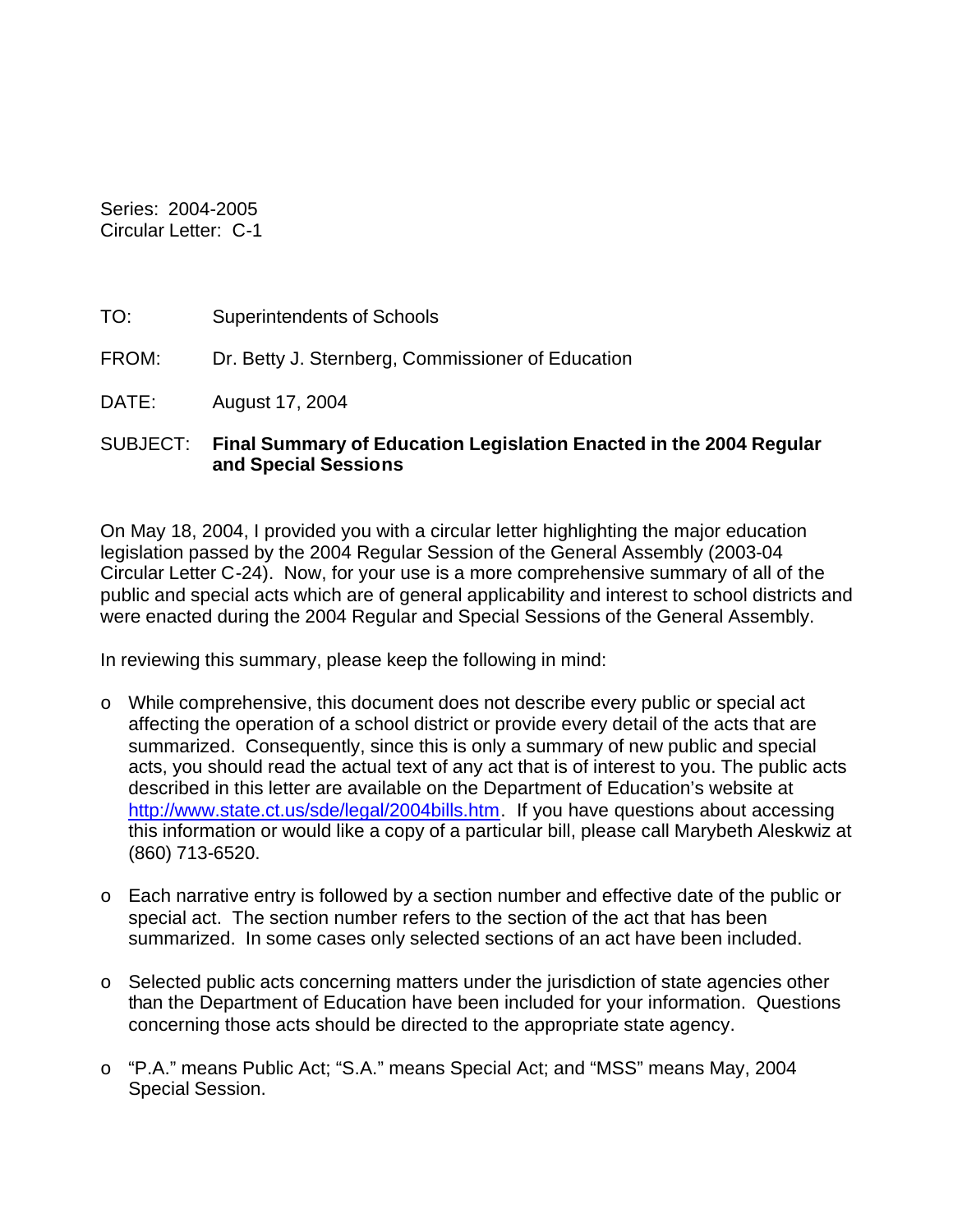Page 2 –

To assist you, also included are:

- o An index to key legislation; and
- o A table that lists the sections of the Connecticut General Statutes and public and special acts which have been amended or repealed by the summarized legislation (Attachment A). Note: There are several public acts that make very technical changes to the education statutes and are not described in the narrative in this document (P.A. 04-26 and 04-257). However, the changes made by those acts have been included in the table of amended and repealed statutes.

If you have any questions about the new legislation, Department of Education staff members are ready and willing to help you. In most cases you will know from past experience whom to consult. However, if you do not know whom to contact or have general questions about this letter, please contact Attorney Katherine Nicoletti of the Office of Legal and Governmental Affairs at (860) 713-6520 or at: katherine.nicoletti@po.state.ct.us.

BJS:kn **Attachments**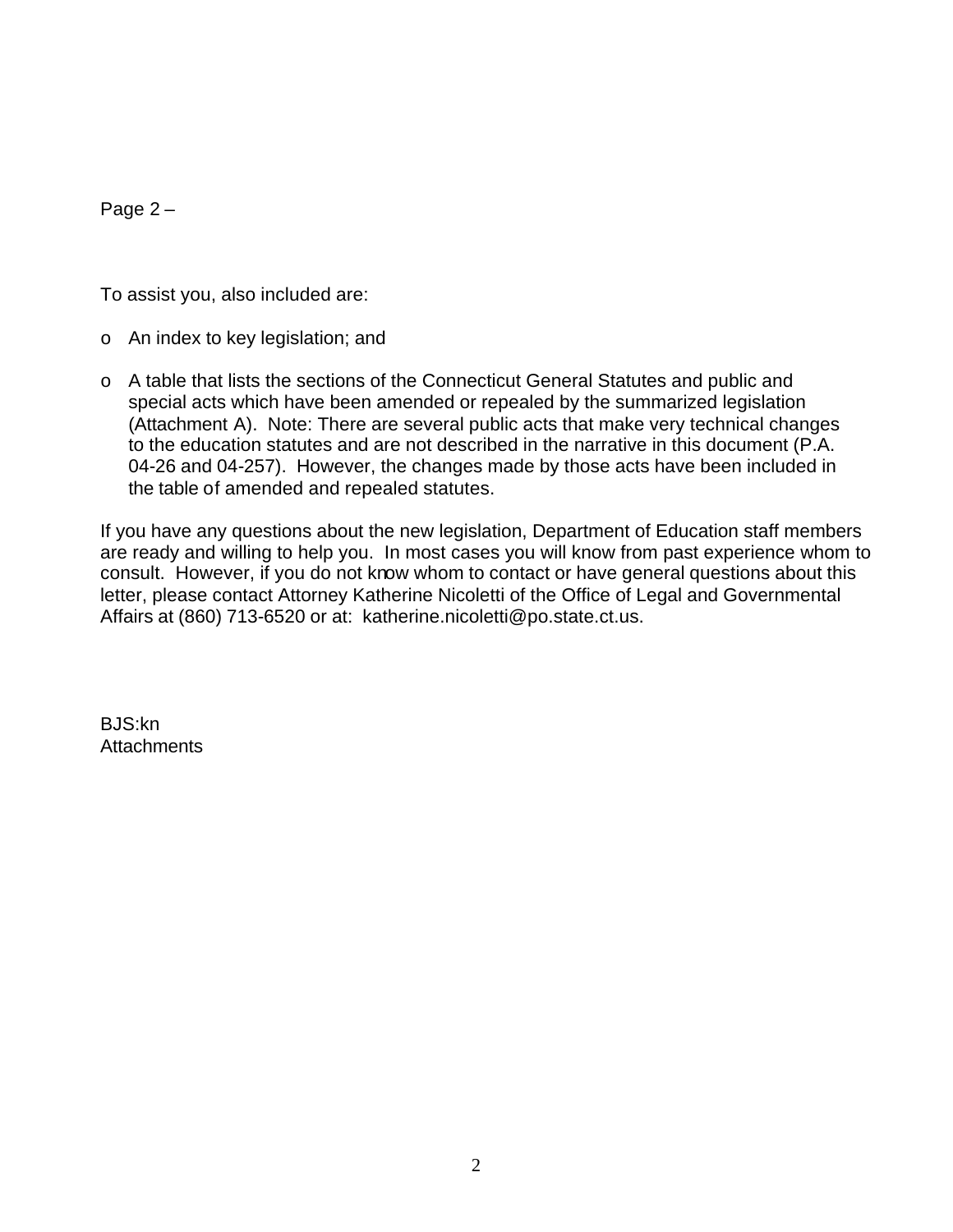# **INDEX TO KEY 2004 LEGISLATION**

#### **Page**

# **DEPARTMENT OF EDUCATION (STATE BOARD OF EDUCATION)**

|                                                                            | 15 |
|----------------------------------------------------------------------------|----|
| Educator certificates for National Board Certified teachers (P.A. 04-138). | 10 |
| Freedom of Information Act, voice mail disclosures (P.A. 04-171)           | 12 |
| International Education Advisory Committee (P.A. 04-153).                  | 11 |
|                                                                            | 11 |
| No Child Left Behind Act, report on costs to implement (P.A. 04-254)       | 18 |
| Regional vocational-technical schools and community-technical              |    |
|                                                                            | 13 |
|                                                                            | 11 |
|                                                                            | 14 |
|                                                                            | 11 |
| Technology instruction standards for teachers and administrators           |    |
|                                                                            | 8  |
|                                                                            |    |

# **EDUCATORS**

| Athletic coaches employed by schools (P.A. 04-243)                          | 17              |
|-----------------------------------------------------------------------------|-----------------|
| Certification for National Board Certified teachers (P.A. 04-138).          | 10              |
| In-service training, second language acquisition (P.A. 04-227)              | 17              |
| Literacy training in teacher preparation programs $(P.A. 04-75)$            | 9               |
| Mandated reporting of abuse or neglect of mentally retarded                 |                 |
|                                                                             | 7               |
| National Board Certification, state educator certificates (P.A. 04-138)     | 10.             |
| School nurse and nurse practitioner fingerprinting (P.A. 04-181)            | 12 <sup>°</sup> |
| Second language learning, teacher preparation programs $(P.A. 04-227)$      | 17              |
| Teacher evaluation programs, grievance procedures (P.A. 04-137).            | 10              |
|                                                                             | 9               |
| Teacher preparation, second language acquisition $(P.A. 04-227)$            | 17              |
| Technology for instruction, standards for competency in use of (P.A. 04-57) | 8               |

# **GRANTS**

|                                                                                                        | - 8 |
|--------------------------------------------------------------------------------------------------------|-----|
|                                                                                                        |     |
| Emerging and interdisciplinary technology, grants for programs                                         |     |
|                                                                                                        |     |
| Priority school district grants (P.A. 04-254 and P.A. 04-2, MSS) $\ldots \ldots \ldots \ldots$ 18 & 20 |     |
| School construction (see SCHOOL CONSTRUCTION, below)                                                   |     |
| School projects, Department of Environmental Protection grants                                         |     |
|                                                                                                        |     |
| School readiness competitive grant (P.A. 04-215 and 04-254) 14 & 18                                    |     |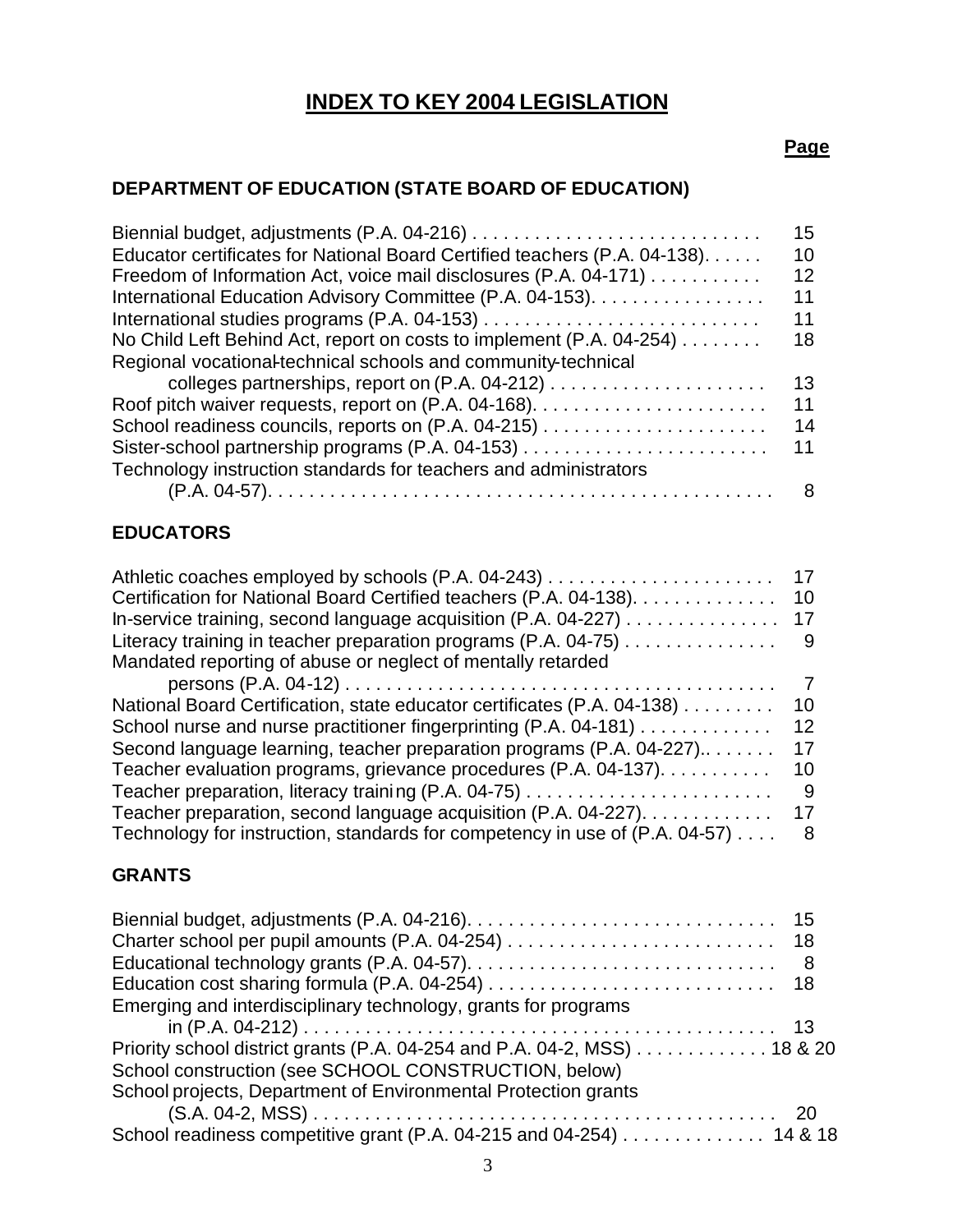# **GRANTS (Continued) Page 19th Continued Page 20th Continued Page 20th Continued Page**

# **HEALTH**

# **REGIONAL EDUCATIONAL SERVICE CENTERS**

| Agency of the state for Uniform Commercial Code (P.A. 04-2, MSS). 20 |  |
|----------------------------------------------------------------------|--|
|                                                                      |  |

# **REGIONAL VOCATIONAL-TECHNICAL SCHOOLS**

| Alterations and improvements bond authorization (S.A. 04-2, MSS) 20 |  |
|---------------------------------------------------------------------|--|
| Emerging and interdisciplinary technology, grants for programs in   |  |
|                                                                     |  |
| Partnerships with community-technical colleges (P.A. 04-212) 13     |  |
|                                                                     |  |

# **SCHOOL CONSTRUCTION**

| Individual projects, special provisions (P.A. 04-213, S.A. 04-1, and             |  |
|----------------------------------------------------------------------------------|--|
|                                                                                  |  |
| Manchester Community College, interdistrict magnet school (P.A. 04-213) 14       |  |
| Ongoing public building projects, status reports on (P.A. 04-141) 10             |  |
|                                                                                  |  |
|                                                                                  |  |
| Wireless connectivity technology, affirmation of consideration of (P.A. 04-57) 8 |  |

# **SCHOOL DISTRICTS**

| "Farm Fresh Schools" (P.A. 04-222) $\dots\dots\dots\dots\dots\dots\dots\dots\dots\dots\dots\dots\dots\dots\dots\dots$ |  |
|-----------------------------------------------------------------------------------------------------------------------|--|
|                                                                                                                       |  |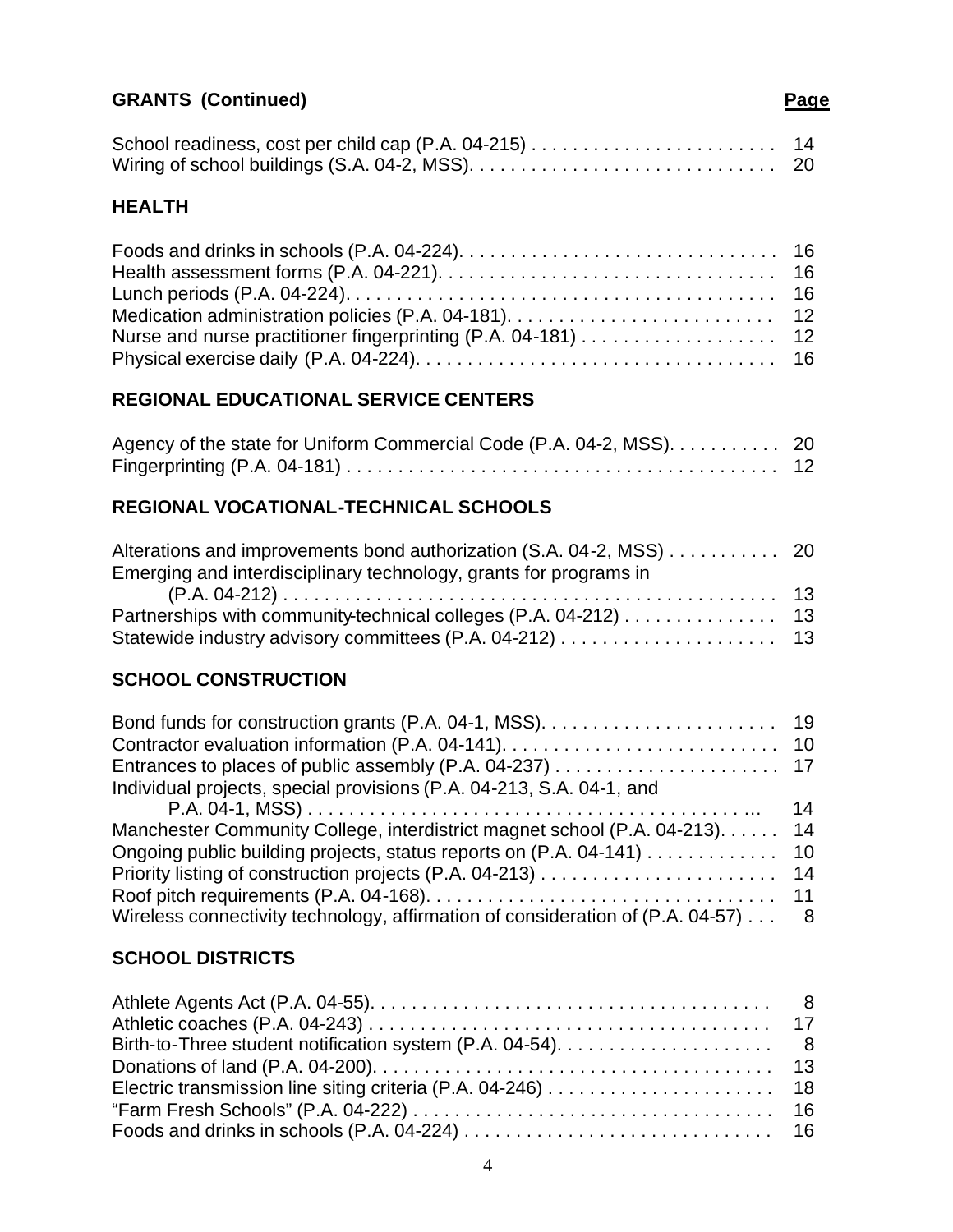# **SCHOOL DISTRICTS (Continued) Page**

| Freedom of Information Act, voice mail disclosures (P.A. 04-171)             | 12             |
|------------------------------------------------------------------------------|----------------|
| Grants (see GRANTS, above)                                                   |                |
|                                                                              | 16             |
| In-service training, second language acquisition (P.A. 04-227)               | 17             |
|                                                                              | 11             |
|                                                                              | 13             |
|                                                                              | 16             |
|                                                                              | 12             |
| No Child Left Behind Act, report on costs to implement (P.A. 04-254).        | 18             |
| Noncertified employees, wage payment schedules (P.A. 04-13)                  | $\overline{7}$ |
|                                                                              | 12             |
|                                                                              | 16             |
| Regional school districts, expenditures when no budget (P.A. 04-117)         | 9              |
| Regional school districts, preparation of referendum materials (P.A. 04-117) | 9              |
| Regional vocational-technical schools (see REGIONAL VOCATIONAL-              |                |
| <b>TECHNICAL SCHOOLS, above)</b>                                             |                |
| Scholarships awarded by high schools, contributions to (P.A. 04-112)         | 9              |
|                                                                              | 15             |
|                                                                              |                |
|                                                                              | 15             |
| School construction (see SCHOOL CONSTRUCTION, above)                         |                |
| School medical advisors, medication administration plans (P.A. 04-181)       | 12             |
|                                                                              | 9              |
|                                                                              | 11             |
| Teacher evaluation programs, grievance procedures (P.A. 04-137)              | 10             |
| Vocational agriculture tuition (P.A. 04-197) $\ldots$                        | 13             |
| Water company land sold for educational use (P.A. 04-200).                   | 13             |

# **SCHOOL READINESS**

| Child development centers construction, Connecticut Health and Educational |  |
|----------------------------------------------------------------------------|--|
|                                                                            |  |
|                                                                            |  |
|                                                                            |  |
|                                                                            |  |
| Preschool construction projects, Connecticut Health and Educational        |  |
|                                                                            |  |
|                                                                            |  |
|                                                                            |  |
|                                                                            |  |

# **SPECIAL EDUCATION**

| Approved facilities, fingerprinting of employees (P.A. 04-181). 12 |  |
|--------------------------------------------------------------------|--|
|                                                                    |  |
| Children in out-of-state placements, Department of Children and    |  |
|                                                                    |  |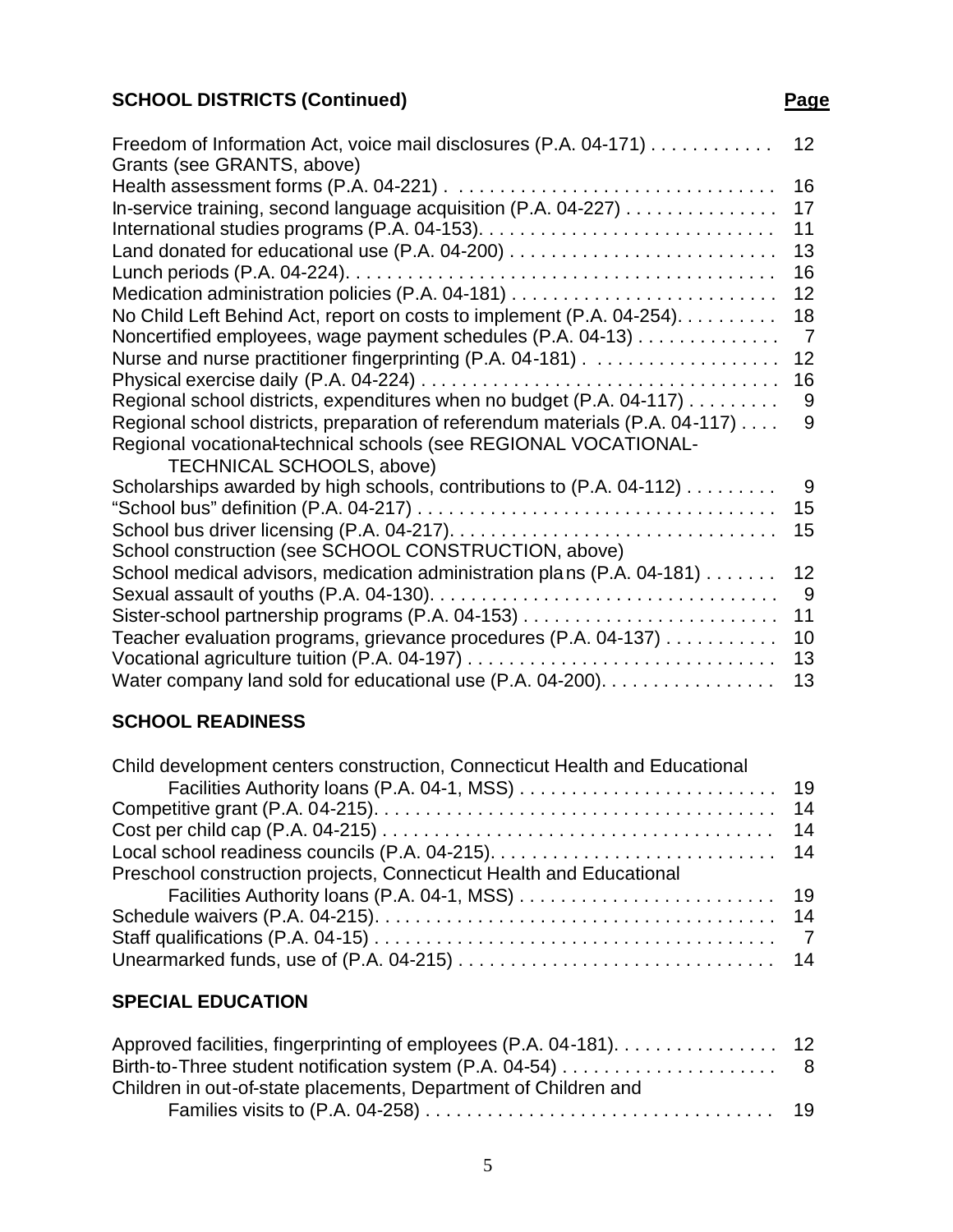# **STUDENTS**

| -8  |
|-----|
|     |
| -16 |
|     |
| -16 |
|     |
| -9  |
| - 9 |
|     |
|     |

**Page**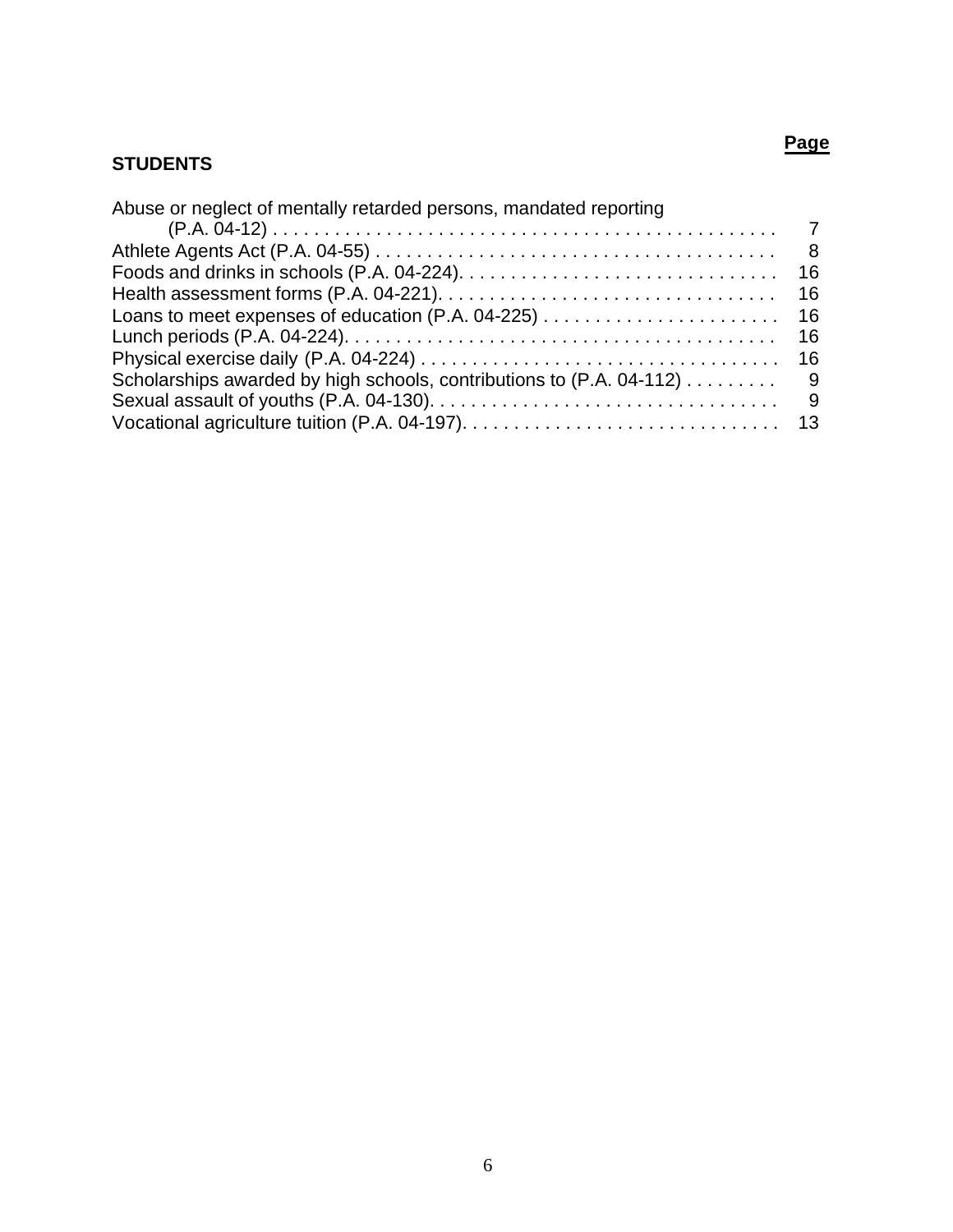

# **P.A. 04-12 AN ACT CONCERNING THE OFFICE OF PROTECTION AND ADVOCACY FOR PERSONS WITH DISABILITIES**

o Shortens, from five days to as soon as practicable but no later than 72 hours, the time within which reports of **suspected cases of abuse or neglect of persons with mental retardation** must be made to the Office of Protection and Advocacy for Persons with Disabilities and adds licensed professional counselors to the list of persons who are required to make such reports. Under these provisions, (1) schoolteachers, principals, guidance counselors and paraprofessionals, among others, were already mandated reporters and (2) persons with mental retardation are defined as individuals with mental retardation who are at least the age of 18 and under the age of 60 and substantially unable to protect themselves from abuse (Sec. 2, effective October 1, 2004).

#### **P.A. 04-13 AN ACT CONCERNING PAYMENT SCHEDULES FOR NONCERTIFIED EMPLOYEES**

o Allows collective bargaining agreements for **noncertified employees** of boards of education to include **schedules for wage payments** that differ from the schedules required under state labor laws for employees generally. Formerly, collective bargaining agreements for certified and paraprofessional employees could include such different wage payment schedules. Now, collective bargaining agreements for certified and noncertified employees may include such wage payment schedules (Sec. 1, effective July 1, 2004).

# **P.A. 04-15 AN ACT CONCERNING SCHOOL READINESS STAFF QUALIFICATIONS**

Amends the minimum qualifications of the individual who must be in each school readiness classroom by:

- o Increasing the **minimum required number of early childhood education or child development credits** (from an institution of higher education accredited by the Board of Governors of Higher Education or regionally accredited) from 9 to 12, effective July 1, 2005, for staff holding credentials from an organization approved by the Commissioner of Education;
- o Providing that an **individual with an associate's or four-year degree** may have that degree in any subject area, as long as the person has earned at least 9, and on or after July 1, 2005, 12 early childhood education or child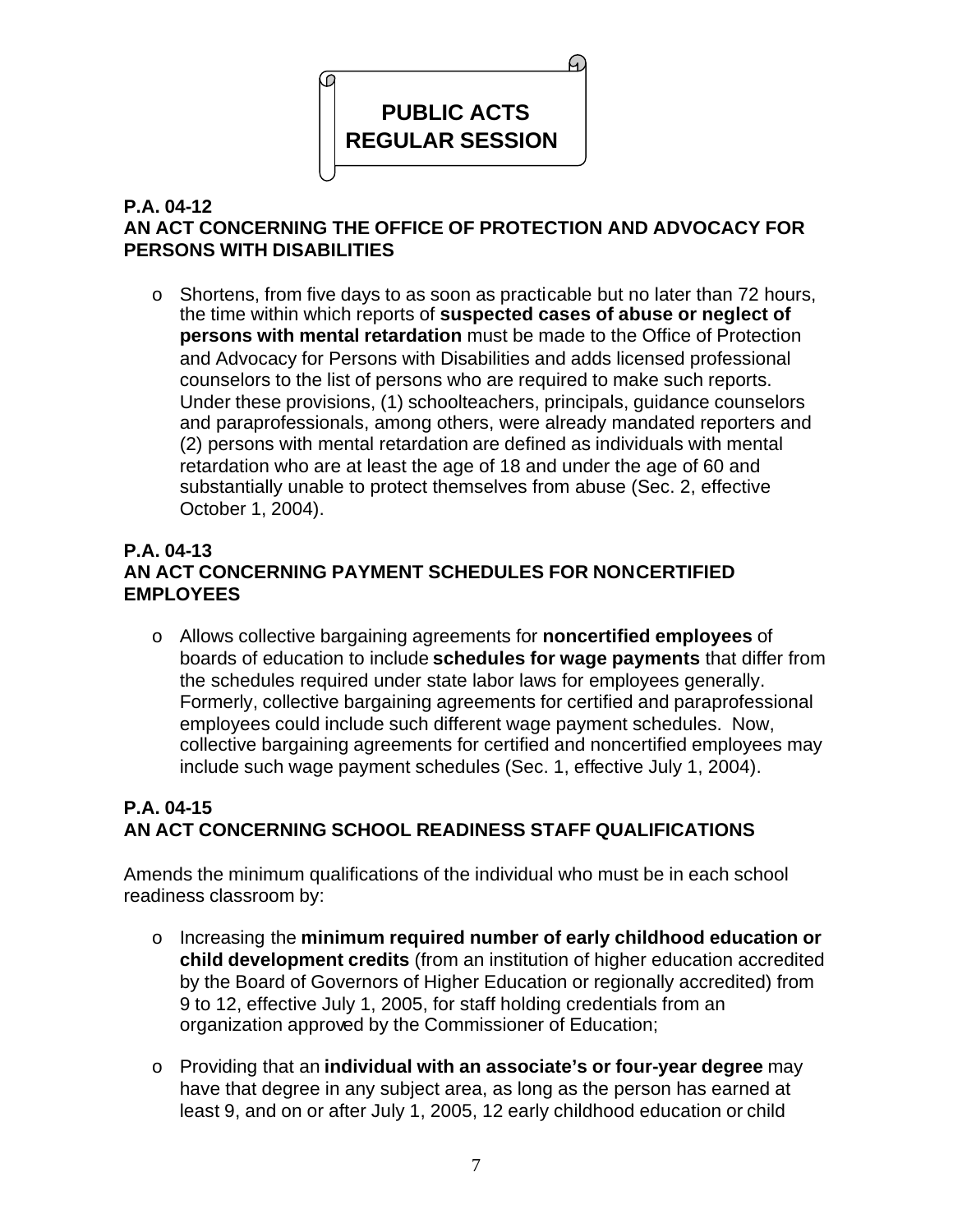development credits. Formerly, such a person had to have an associate's or four-year degree in early childhood education or child development; and

o Providing that an individual with a Connecticut **teaching certificate** with an early childhood or special education endorsement meets the minimum qualifications (Sec. 1, effective July 1, 2004).

#### **P.A. 04-54 AN ACT CONCERNING REVISIONS TO THE DEPARTMENT OF MENTAL RETARDATION STATUTES**

o Specifies that the statewide **system of notifying boards of education regarding children** who participate **in the state's Birth-to-Three Program**  and will be attaining the age of 3 in an upcoming fiscal year shall include provisions for preserving the confidentiality of the child and the parent or guardian of the child (Sec. 7, effective May 4, 2004).

### **P.A. 04-55 AN ACT ADOPTING THE UNIFORM ATHLETE AGENTS ACT**

o Makes significant changes to the laws concerning **athlete agents**. For purposes of the new provisions, (1) athlete agents are individuals who enter into agency contracts with student athletes or, directly or indirectly, recruit or solicit student athletes to enter into agency contracts and (2) a student athlete is an individual who engages in, is eligible to engage in, or may be eligible in the future to engage in, any intercollegiate sport (Secs. 1 to 21, inclusive, effective January 1, 2005).

*(For further information about this public act, please contact Thomas Cerasulo, Executive Assistant to the Commissioner of Consumer Protection, at (860) 713- 6055.)* 

# **P.A. 04-57 AN ACT CONCERNING EDUCATION TECHNOLOGY PROGRAMS**

- o Allows **educational technology program grants** to boards of education to be used for wireless connectivity, in addition to previously authorized uses (Sec. 1, effective July 1, 2004).
- o Requires superintendents to affirm, in their **grant applications** for new construction, alteration or renovation of a school building, that the school district considered the use and feasibility of **wireless connectivity technology** (Sec. 2, effective July 1, 2004).
- o Transfers primary responsibility for the updating of (1) a statewide **standard for teacher and administrator competency in the use of technology for instructional purposes** and (2) a statewide plan to assist teachers and administrators to achieve the standard, from the Commission for Educational Technology to the Department of Education (Sec. 3, effective July 1, 2004).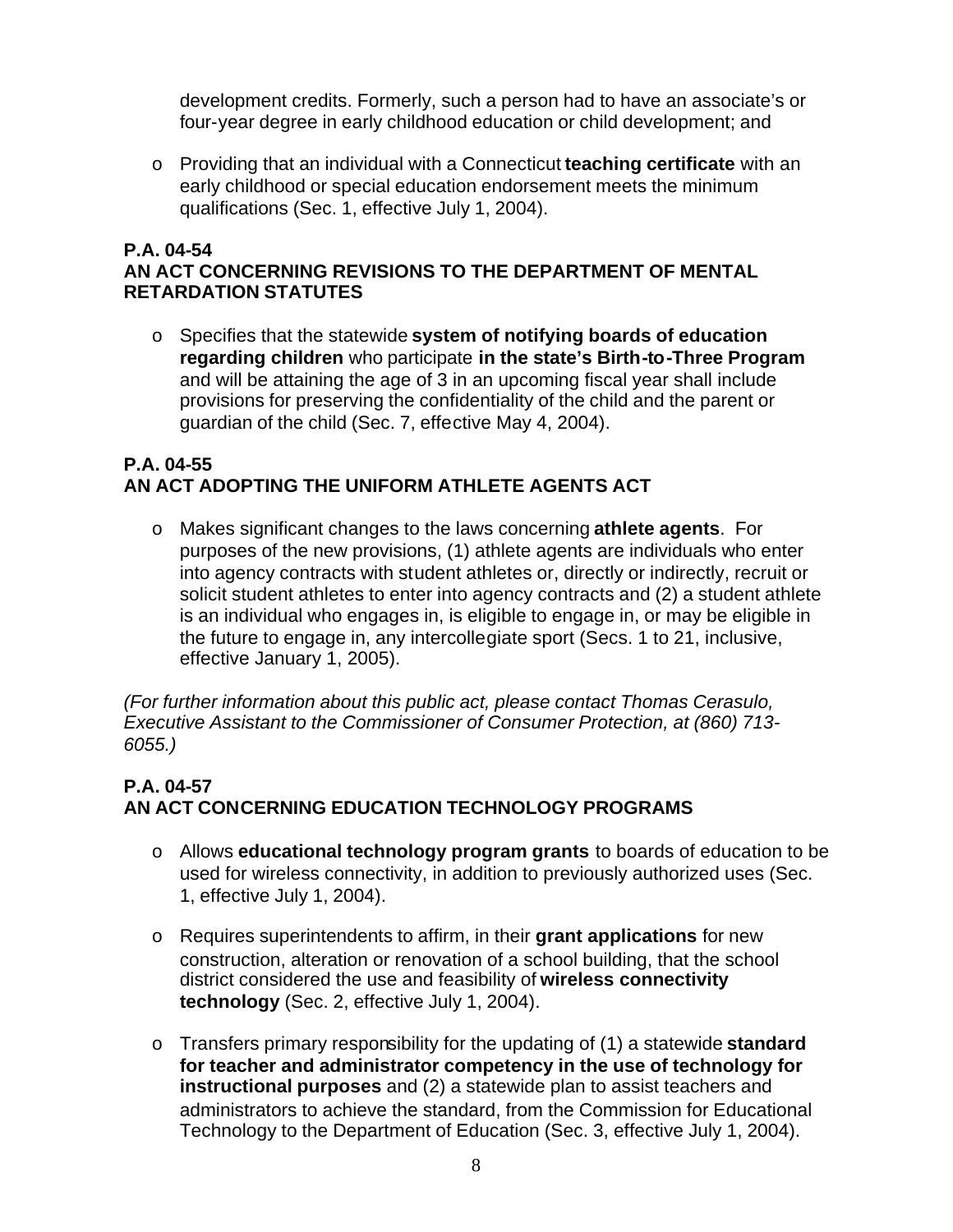#### **P.A. 04-75 AN ACT CONCERNING TEACHER EDUCATION PROGRAMS AT INSTITUTIONS OF HIGHER EDUCATION**

o Provides that on and after July 1, 2006, any program of **teacher preparation**  leading to professional certification shall include, as part of the curriculum, **instruction in literacy skills** . This instruction is to be incorporated into requirements for student majors and concentrations (Sec. 1, effective July 1, 2004).

# **P.A. 04-112**

# **AN ACT CONCERNING THE DEADLINE FOR DEPOSITING POLITICAL CONTRIBUTIONS AND AUTHORIZING TOWN COMMITTEES TO CONTRIBUTE TO SCHOLARSHIPS**

o Allows **town committees** to contribute to **scholarships** awarded by high schools on the basis of objective criteria (Sec. 2, effective July 1, 2004).

# **P.A. 04-117**

# **AN ACT CONCERNING THE PREPARATION OF MATERIALS FOR REFERENDA CALLED FOR BY A REGIONAL SCHOOL DISTRICT AND CONCERNING BUDGETS OF REGIONAL SCHOOL DISTRICTS**

- o Provides that for any **referendum called for by a regional school district**, the regional board of education must authorize the preparation and printing of concise explanatory texts of proposals or questions approved for submission to the electors of a municipality at a referendum (Sec. 1, effective May 21, 2004).
- o Specifies how funds are to be expended by each town that is a member of a **regional school district** and how such **expenditures** are to be credited to each member town when the district's **annual budget is not approved** by a majority of the voters of the member towns before the beginning of any fiscal year (Secs. 2 and 3, effective July 1, 2004).

#### **P. A. 04-130 AN ACT CONCERNING SEXUAL ASSAULT OF YOUTHS BY PERSONS STANDING IN A POSITION OF POWER, AUTHORITY OR SUPERVISION**

o Expands the **crimes of sexual assault** in the 2<sup>nd</sup> and 4<sup>th</sup> degrees to include sexual intercourse ( $2^{nd}$  degree) or sexual contact ( $4^{th}$  degree) with another person when (1) the actor is 20 years of age or older and stands in a position of power, authority or supervision over such other person by virtue of the actor's professional, legal, occupational or volunteer status and such other person's participation in a program or activity and (2) such other person is under 18 years of age (Secs. 1 and 2, effective October 1, 2004).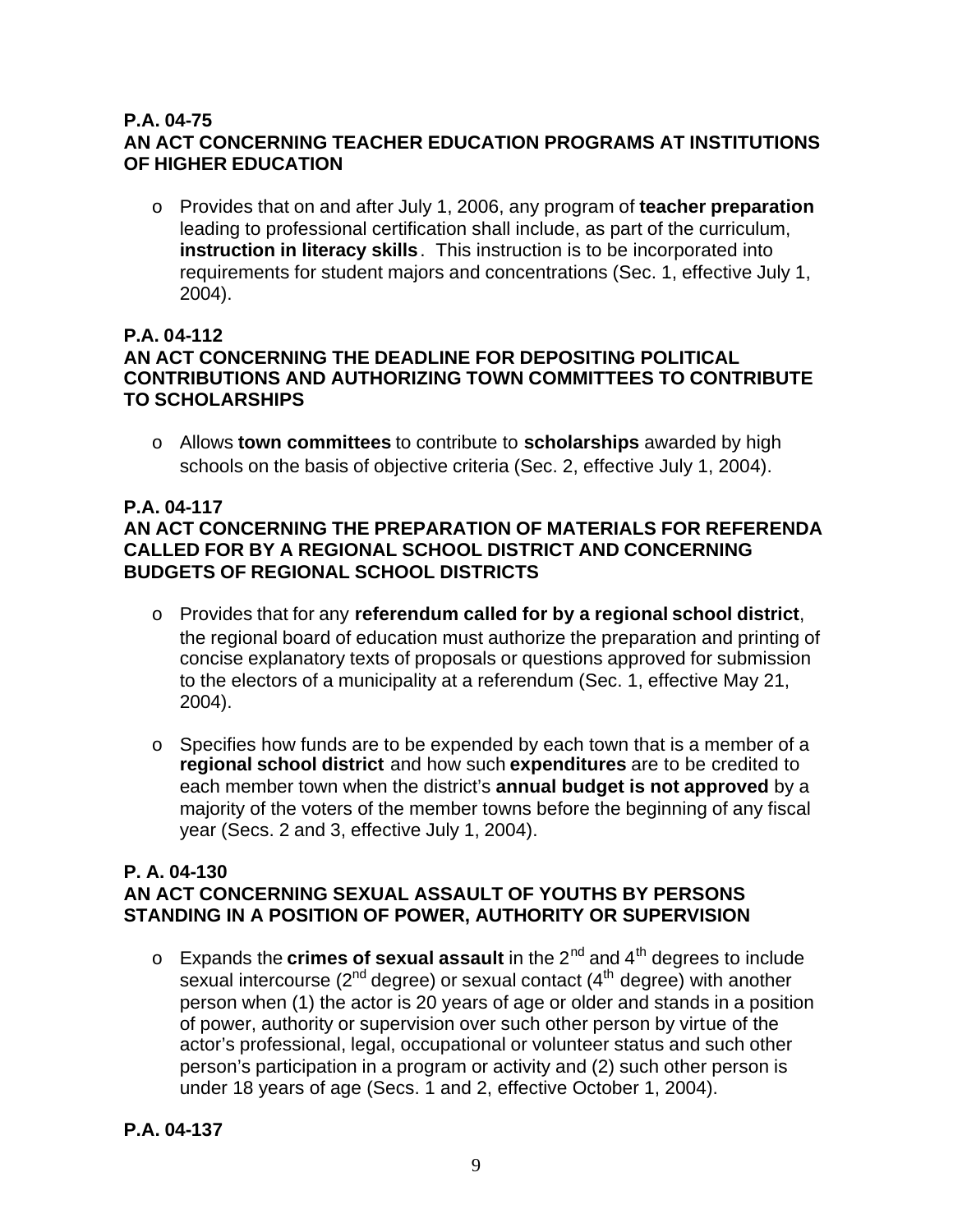# **AN ACT CONCERNING TEACHERS' EVALUATIONS**

o Provides that claims of failure to follow the established **procedures of teacher evaluation programs** are subject to the grievance procedures in collective bargaining agreements negotiated after July 1, 2004 (Sec. 1, effective May 21, 2004).

#### **P.A. 04-138 AN ACT CONCERNING NATIONAL BOARD CERTIFICATION**

o Provides that the State Board of Education is to issue a Connecticut **educator certificate** to a **teacher from another state who is nationally board certified** by an organization deemed appropriate by the Commissioner of Education, provided the teacher has taught in another state for a minimum of three years in the preceding 10 years. Under these provisions, the teacher will be issued a provisional educator certificate, except that if the teacher has completed 30 credit hours of course work beyond the baccalaureate degree, the teacher will be issued a professional educator certificate (Sec. 1, effective July 1, 2004).

# **P.A. 04-141 AN ACT REVISING PREQUALIFICATION REQUIREMENTS FOR STATE CONSTRUCTION CONTRACTS**

Clarifies and revises the 2003 legislation concerning prequalification requirements for state construction contracts (P.A. 03-215) to:

- o Require each public agency, as defined by the Freedom of Information Act (includes towns and boards of education), to compile **contractor evaluation information** during the performance of a contract for a building project under the agency's control if the building project is funded in whole or in part by state funds and is estimated to cost more than \$500K. This is in addition to the requirement that each public agency must complete and submit a contractor evaluation form to the Commissioner of Administrative Services after the completion of such a building project (Sec. 3, effective October 1, 2004).
- o Provide that any public agency that fails to submit a **completed contractor evaluation form** not later than 70 days after the completion of the project shall be ineligible for the receipt of any public funds disbursed by the state for the purposes of the construction, reconstruction, alteration, remodeling, repair or demolition of any public building or any public works project until such completed evaluation form is submitted (Sec. 3, effective October 1, 2004).
- $\circ$  Exempt municipalities from the requirements concerning the submission of **reports regarding the status of ongoing public building projects**  estimated to cost more than \$500K and paid for, in whole or in part, with state funds (Sec. 4, effective October 1, 2004).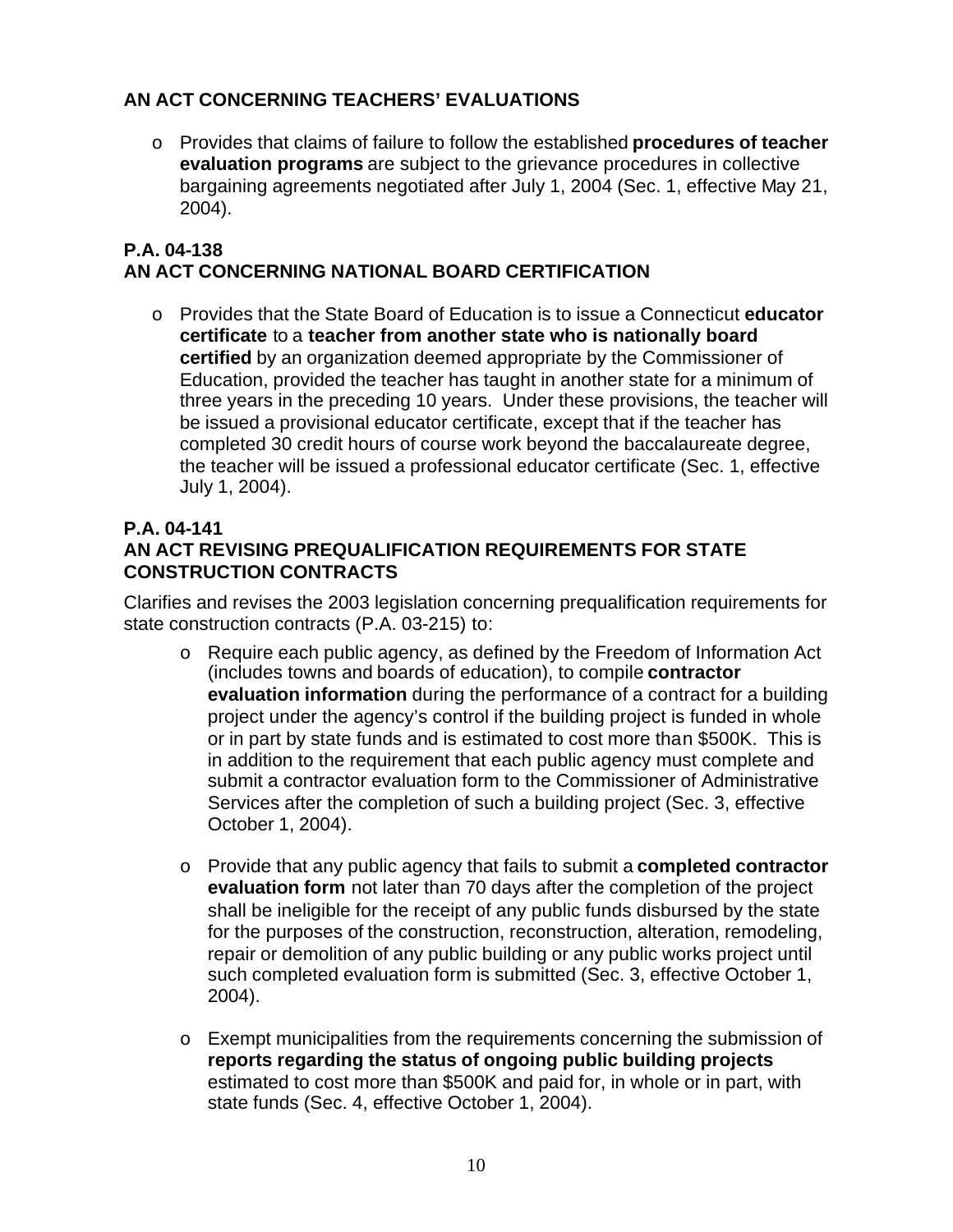*(Please note that the summary above describes only some of the provisions in this public act and that this public act amends a very comprehensive set of new requirements enacted in 2003. Consequently, you may want to consult with your local board of education attorney for clarification of how this act applies to your district. For further information from the Department of Administrative Services, please contact Carlos Velez, Director of the Contractor Prequalification Program, at (860) 713-5280 or carlos.velez@po.state.ct.us.*)

### **P.A. 04-153 AN ACT ENCOURAGING INTERNATIONAL STUDIES PROGRAMS**

- o Expands the duties of the state's **International Education Advisory Committee** to require it to:
	- 1. Develop, for approval by the State Board of Education, (1) guidelines and standards to aid boards of education in the establishment of **international studies programs** and (2) criteria for the establishment of **sister-school partnership programs** between Connecticut public schools and foreign schools; and
	- 2. Advise the State Board on possible **incentives** to encourage the formation of sister-school partnerships (Sec. 2, effective July 1, 2004).
- o Permits the **State Board to recognize** (1) schools that meet the approved standards for international education programs and (2) sister-school partnership programs that meet the approved criteria (Sec. 1, effective July 1, 2004).
- o Provides that, within available appropriations, participation in a sister-school partnership program will allow the **foreign school** access to state programs of professional development and technical assistance under the same terms and conditions as there are for Connecticut's public schools (Sec. 1, effective July 1, 2004).

#### **P.A. 04-168 AN ACT CONCERNING REQUIREMENTS FOR SCHOOL ROOFING PROJECTS**

- o Provides for an **exception to** the requirement that in order for the Department of Education to approve school building project plans for the total replacement of an existing roof, the roof must have a **minimum pitch of one-half inch per foot**. The exception permits a roof in such a project to have a minimum roof pitch of one-quarter inch per foot if there are certain conditions certified in writing by a licensed architect or engineer provided by the town or regional board of education (Secs. 1 and 2, effective June 1, 2004).
- o Requires the Department of Education to **report** to the General Assembly's Education and Environment Committees, not later than January 1, 2005, on (1) the number of **towns** and regional boards of education **that requested a reduction in the minimum roof pitch** in accordance with the exception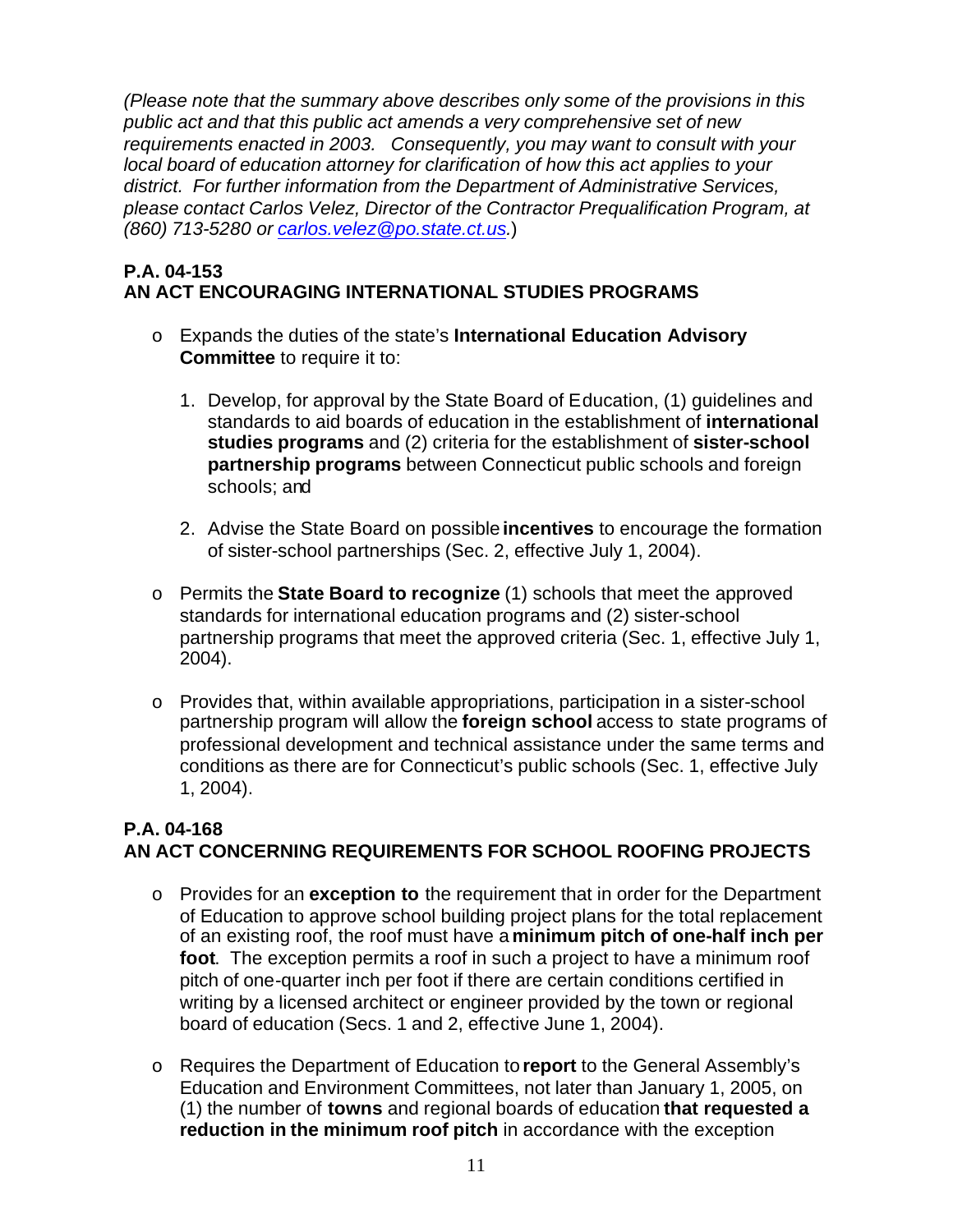described above and (2) the number of such requests granted by the Department (Sec. 3, effective June 1, 2004).

#### **P.A. 04-171 AN ACT CONCERNING THE DISCLOSURE OF VOICE MAILS UNDER THE FREEDOM OF INFORMATION ACT**

o Amends the Freedom of Information Act to add that nothing in the act shall be deemed in any manner to require any public agency to transcribe the content of any **voice mail message** and retain such record for any period of time (Sec. 1, effective June 1, 2004).

#### **P.A. 04-181 AN ACT CONCERNING ADMINISTRATION OF MEDICATION IN SCHOOLS, CONCERNING SCHOOL NURSES AND REPEALING AN OBSOLETE SECTION OF THE STATUTES**

- o Specifies that if a board of education allows the **administration of medications** in schools, (1) it must adopt written policies and procedures concerning that administration and (2) the **policies and procedures** must be **approved by the school medical advisor or other qualified licensed physician.** Formerly, the requirement to have policies and procedures was in state regulations and under those regulations the policies and procedures had to be approved by the Department of Public Health. Note: There have been no changes to the requirements that these policies and procedures be in accordance with Section 10-212a of the Connecticut General Statutes (C.G.S.), as amended, and the regulations adopted pursuant to that statute, and reviewed at least biennially (Sec. 1, effective July 1, 2004).
- o Requires **school nurses and nurse practitioners** appointed by, or under contract with, any board of education and any nurse provided to a nonpublic school under the provisions of C.G.S. Section 10-217a, as amended, to submit to **criminal history records checks** (Sec. 2, effective June 1, 2004).
- o Provides that regional educational service centers shall (1) if requested by an **endowed or incorporated academy** approved by the State Board of Education pursuant C.G.S. Section 10-34 or a **special education facility**  approved pursuant to C.G.S. Section 10-76d, as amended, arrange for the **fingerprinting** of individuals required to submit to state and national criminal history records checks and (2) provide the results of the checks to the academy or facility (Sec. 3, effective July 1, 2004).
- o Repeals an obsolete provision enacted in 2003 concerning teacher certification regulations (Sec. 4, effective July 1, 2004).

# **P.A. 04-197 AN ACT CONCERNING VOCATIONAL AGRICULTURAL CENTERS**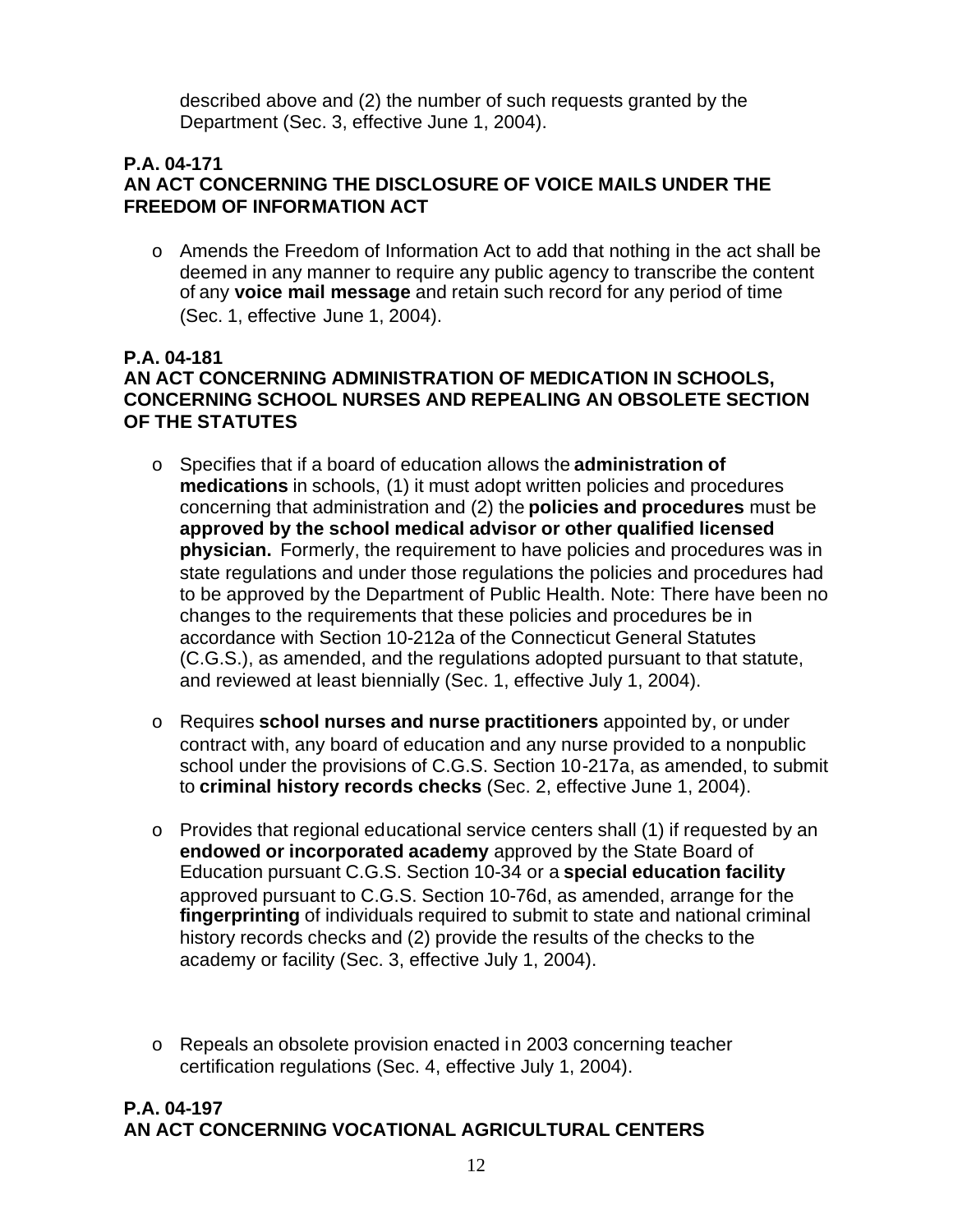o Increases the amount a **vocational agriculture center** may charge for **tuition**  from an amount not to exceed 102 percent of the foundation (\$6,009) per student per year to an amount not to exceed 120 percent of the foundation (\$7,069) per student per year (Sec. 1, effective July 1, 2004).

# **P.A. 04-200 AN ACT CONCERNING WATER COMPANY LANDS**

o Provides a credit against the corporation business tax for donations of **land for educational use**, i.e., the use by a town or school district for the purposes of schools and related facilities, and amends the Department of Public Utility Control laws concerning the sale of water company lands, including, but not limited to, the sale of land for an educational use (Secs. 1 to 5, inclusive, effective June 3, 2004).

# **P.A. 04-212 AN ACT CONCERNING WORKFORCE DEVELOPMENT**

- o Provides that the Office of Workforce Competitiveness establish, within available appropriations, a new competitive grant program to promote and encourage partnerships and collaborations involving technology-based business and industry with institutions of higher education and the regional vocational-technical (RVT) schools for the development of **educational programs in emerging and interdisciplinary technology fields** and to address related issues (Sec. 1, effective July 1, 2005).
- o Requires the Commissioner of Education, in collaboration with others, to report, not later than January 1, 2005, to the Governor's Council on Economic Competitiveness and Technology, and others, on various initiatives and recommendations concerning **partnerships and articulation agreements**  between the **RVT schools** and the **regional community-technical colleges**  (Sec. 4, effective June 3, 2004).
- o Requires the Office of Workforce Competitiveness, in consultation with the superintendent of the RVT schools, to create, not later than October 1, 2005, an **integrated system of statewide industry advisory committees** for each career cluster offered as part of the RVT school and regional communitytechnical college systems (Sec. 5, effective June 3, 2004).

**P.A. 04-213 AN ACT CONCERNING AUTHORIZATION OF STATE GRANT COMMITMENTS FOR SCHOOL BUILDING PROJECTS AND CONCERNING MANCHESTER COMMUNITY COLLEGE AS A SPONSOR OF AN INTERDISTRICT MAGNET SCHOOL**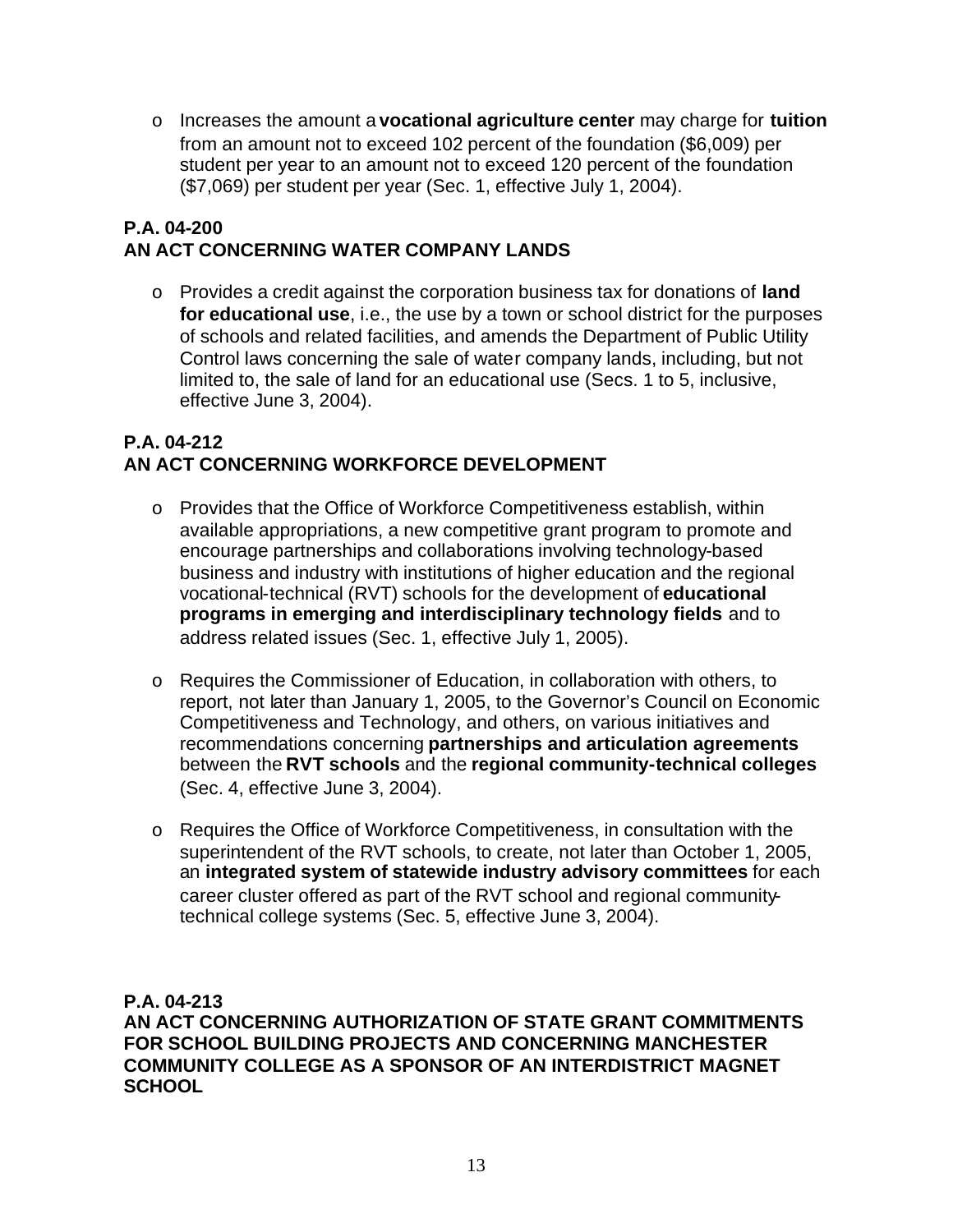- o Authorizes the Commissioner of Education to enter into **grant commitments**  for school construction projects, including previously authorized projects that have changed substantially in scope or cost, and forgives the refunding of money to the state for a project for which a town redirected the use of a school building project for a public use other than a public school (Sec. 1, effective June 3, 2004).
- o Enacts **special provisions** for individual school construction projects, including allowing the Board of Trustees of the Community-Technical Colleges on behalf of Manchester Community College to be eligible for reimbursement for construction, transportation and operating costs associated with an interdistrict magnet school on the campus of Manchester Community College (Secs. 2 to 28, inclusive, effective June 3, 2004; see also, Sec. 1 of S.A. 04-1 and Secs. 36 to 39, inclusive, of P. A. 04-1 of the May, 2004 Special Session).

### **P.A. 04-215 AN ACT CONCERNING SCHOOL READINESS**

- o Allows the Department of Education to use (1) for supplemental priority school district school readiness grants for additional spaces in school readiness programs, up to 70 percent of the **funds not earmarked**, by October first for expenditure by priority school districts and (2) 30 percent of such unearmarked funds for professional development for school readiness staff. Formerly, the unearmarked funds were available only for supplemental grants and the Department could not use more than 50 percent of those funds for that purpose (Sec. 2, effective July 1, 2004).
- o Increases the **competitive school readiness grant** from an amount not to exceed \$100,000 to an amount not to exceed \$107,000 (Sec. 2, effective July 1, 2004).
- o Increases the **cap on the per child cost** of the Department of Education school readiness component of the program offered by a school readiness provider from the foundation (\$5,891) to \$6,400 (Sec. 3, effective July 1, 2004).
- o Allows the Department of Education, upon the request of a town or school readiness council and in consultation with the Department of Social Services, to grant a **waiver** from the requirements concerning the **minimum amount of time a school readiness program must operate**, provided the proposed schedule meets the state purposes concerning the development of school readiness programs and maximizes available funding to serve more children or address community needs (Sec. 3, effective July 1, 2004).
- o Requires **local school readiness councils** to (1) assist in the identification of the number of eligible children not being served by school readiness programs in priority school districts and the estimated operating costs of providing school readiness programs to all such eligible children and (2) include this information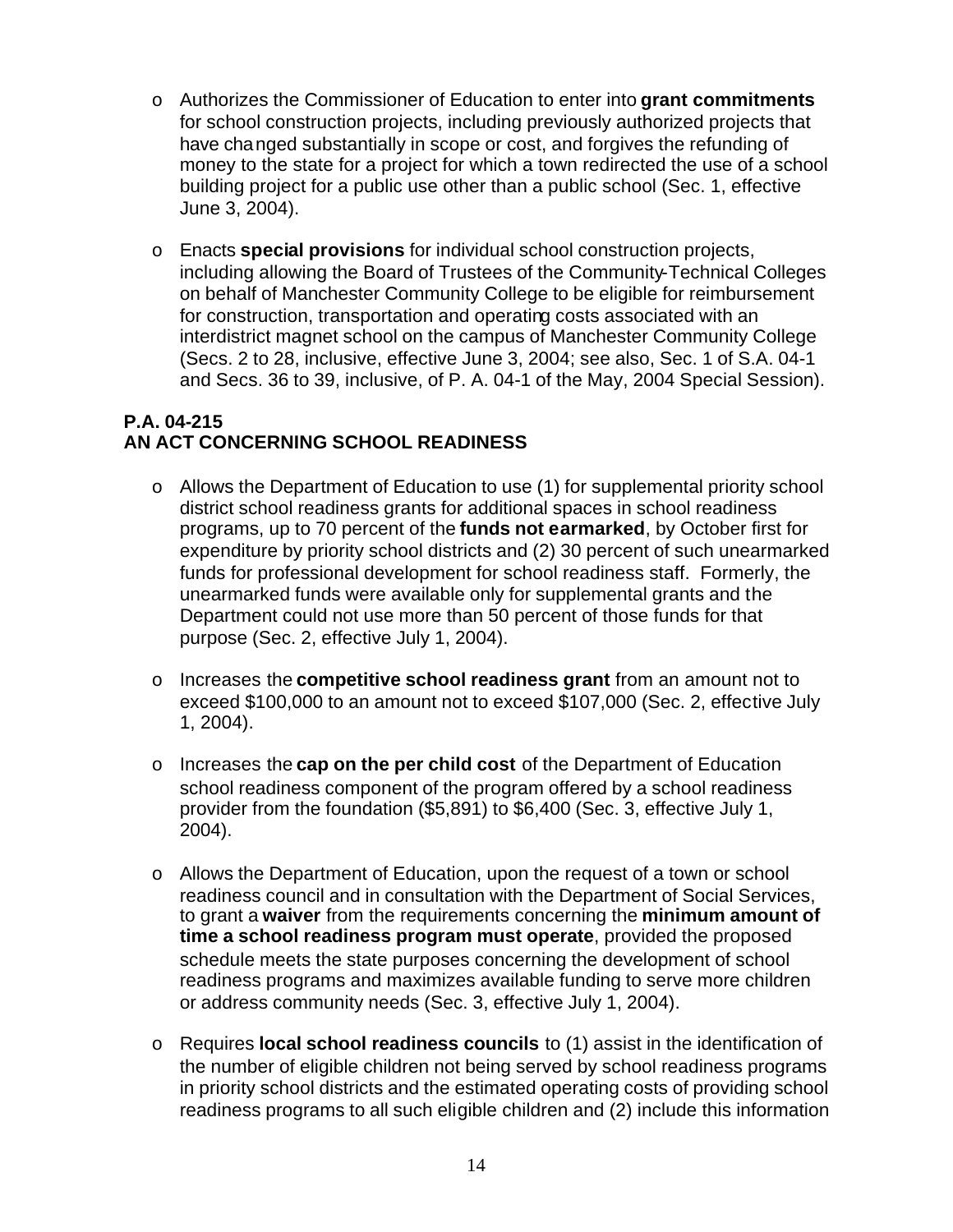in their biannual reports to the Department of Education (Sec. 5, effective July 1, 2004).

o Requires the **State Board of Education**, not later than December 15, 2004, and annually thereafter, within available appropriations, to (1) make reasonable efforts to ensure the submission of the biannual **reports** that **school readiness councils** must submit and (2) summarize the reports and submit such summaries to the General Assembly's Education Committee (Sec. 6, effective July 1, 2004).

#### **P.A. 04-216**

#### **AN ACT MAKING ADJUSTMENTS TO THE STATE BUDGET FOR THE BIENNIUM ENDING JUNE 30, 2005, AND MAKING APPROPRIATIONS THEREFOR, MAKING DEFICIENCY APPROPRIATIONS FOR THE FISCAL YEAR ENDING JUNE 30, 2004, AND MAKING ADJUSTMENTS TO STATE AND MUNICIPAL REVENUES**

o Amends the Department of Education's budget for 2004-05 to include, but not be limited to, **additional appropriations** of approximately \$40.2M for the education cost sharing (ECS) formula, \$5.6M for special education excess cost student-based grants, \$1.6M for family resource centers, \$18.7M for priority school districts and \$1.7M for competitive school readiness grants (Secs. 1, 28, 30 and 35, effective July 1, 2004). (Note: Amendments to the statutes to implement the department's budget are described in the summary of P.A. 04-254, below.)

#### **P.A. 04-217 AN ACT CONCERNING COMPLIANCE WITH THE FEDERAL MOTOR CARRIER SAFETY IMPROVEMENT ACT**

o Makes numerous changes to the laws governing the issuing of, qualifying for, and holding of a **commercial driver's license** (CDL). Many of these changes are required to comply with provisions of the federal Motor Carrier Safety Improvement Act of 1999. However, there are also other changes, some of which concern the endorsements necessary for driving school buses and the **definition of a school bus**.

*(For further information about this public act, please contact Delbert Cornell, Division Chief, Commercial Vehicle Safety Division, Department of Motor Vehicles, at (860) 263-5445 or Delbert.Cornell@dmvct.org.)* 

# **P.A. 04-221 AN ACT CONCERNING REVISIONS TO THE PUBLIC HEALTH STATUTES**

 $\circ$  Specifies that when physicians, advanced practice registered nurses, registered nurses or physician assistants performing statutorily required **health assessment and screenings** of students sign the state health forms, the forms must be completely filled out (Sec. 36, effective July 1, 2004).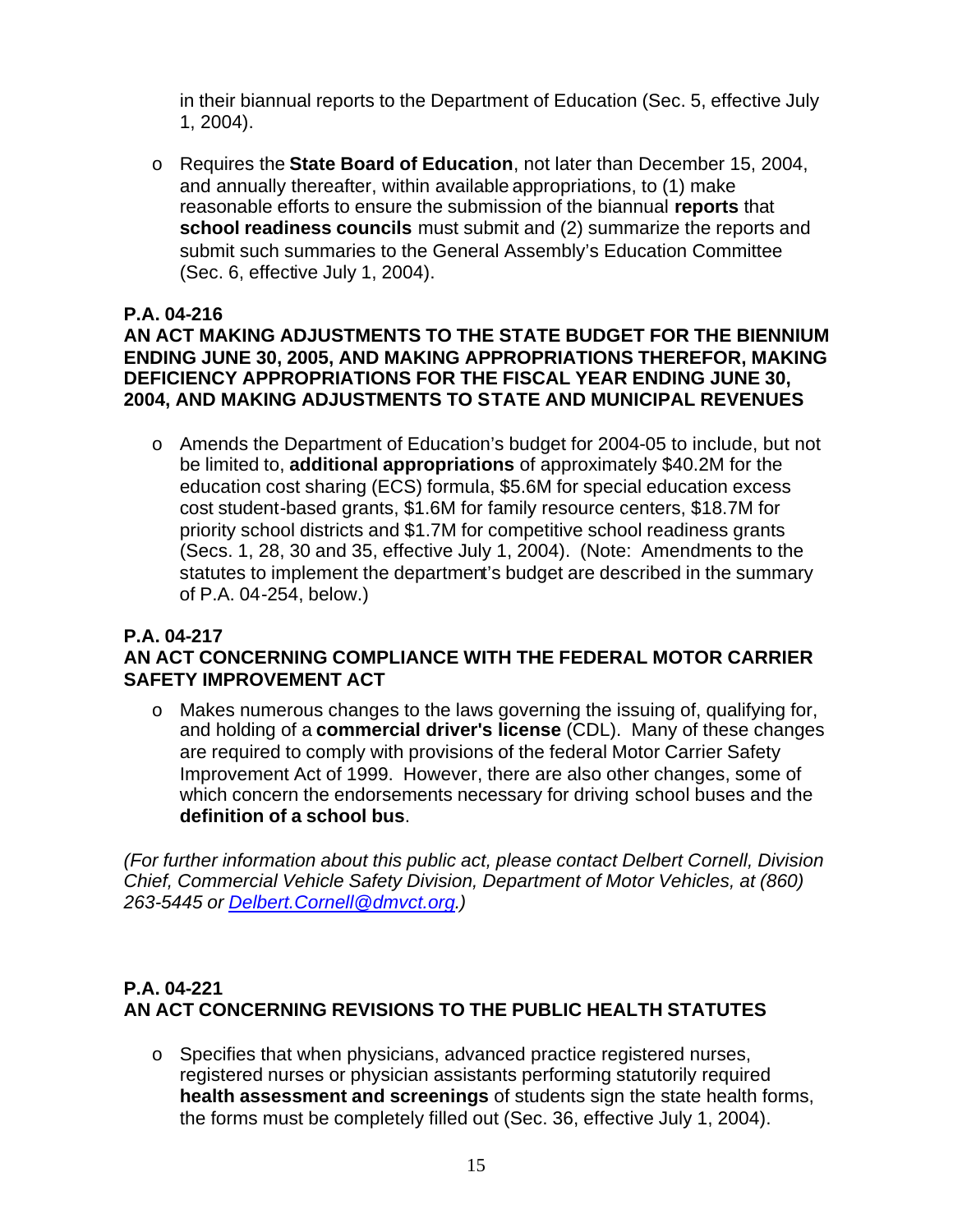#### **P.A. 04-222 AN ACT CONCERNING THE PRESERVATION OF THE FAMILY FARM AND LONG ISLAND SOUND**

o Requires the Commissioner of Agriculture to establish and administer a program, within available resources, to promote schools in the state that serve farm products grown or produced in the state and allows schools that meet certain criteria to use the words **"Connecticut Farm Fresh School"** in any promotional materials or description of the school (Sec. 3, effective June 8, 2004).

#### **P.A. 04-224 AN ACT CONCERNING CHILDHOOD NUTRITION IN SCHOOLS, RECESS AND LUNCH BREAKS**

- o Specifies that boards of education must require each school to (1) offer all fullday students a **daily lunch period** of not less than 20 minutes and (2) include in the regular school day for each student enrolled in grades kindergarten to 5, inclusive, a **period of physical exercise**, except that a planning and placement team may develop a different schedule for a child requiring special education (Sec. 1, effective July 1, 2004).
- o Requires each board of education to make available in its schools for purchase by students enrolled in its schools **nutritious, low-fat foods and drinks**, which shall include, but not be limited to, low-fat milk, one hundred percent natural fruit juices and water at all times when drink is available for purchase by students in such schools and low-fat dairy products and fresh or dried fruit at all times when food is available for purchase by students in such schools during the regular school day (Sec. 2, effective July 1, 2004).

#### **P.A. 04-225 AN ACT CONCERNING THE CONNECTICUT STUDENT LOAN FOUNDATION**

o Expands the Connecticut Student Loan Foundation's authority by allowing it to make and guarantee **loans to assist** individuals **in meeting the expenses of elementary and secondary education**. Formerly, it could only make and guarantee loans to meet the expenses of postsecondary education (Sec. 1, effective July 1, 2004).

*(For further information about this public act, please contact R. Richard Croce, Vice President and General Counsel, Connecticut Student Loan Foundation, at (860) 257- 4001, ext. 224, or rcroce@mail.cslf.org.)* 

# **P.A. 04-227**

**AN ACT CONCERNING ENGLISH AS A SECOND LANGUAGE INSTRUCTION AND IN-SERVICE TRAINING FOR TEACHERS AND TEACHER PREPARATION COURSES**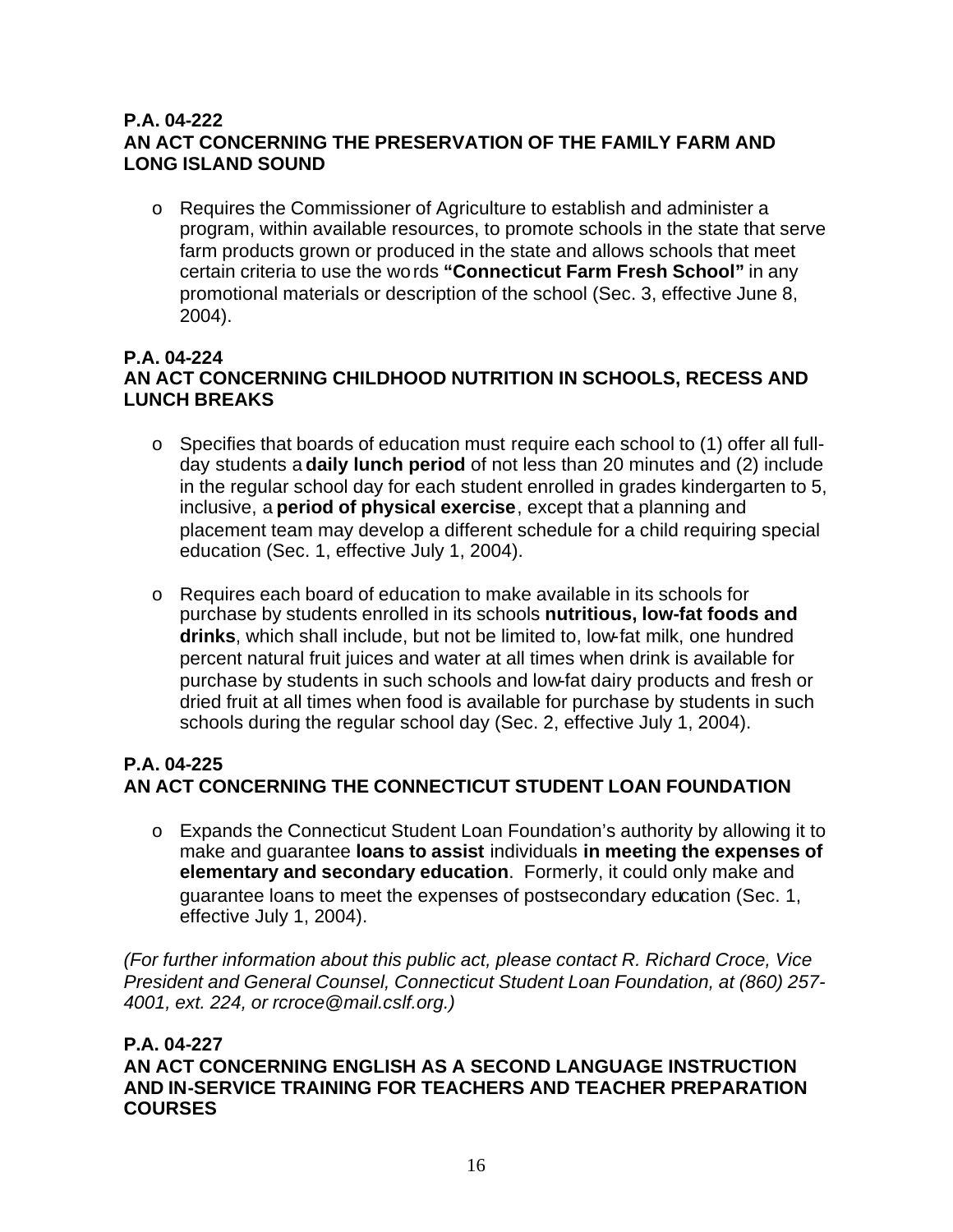- o Requires boards of education that are required to provide bilingual education programs to include, in their **in-service training** programs for certified school personnel, information on **second language acquisition** (Sec. 1, effective July 1, 2004).
- o Specifies that on and after July 1, 2006, any program of **teacher preparation**  leading to professional certification shall include, as part of the curriculum, **instruction in second language learning and second language acquisition**. This instruction is to be incorporated into requirements for student majors and concentrations (Sec. 2, effective July 1, 2004).

#### **P.A. 04-237 AN ACT REVISING THE STATE BUILDING CODE FOR SUBSTANTIAL COMPLIANCE WITH THE AMERICANS WITH DISABILITIES ACT AND CONCERNING MAIN ENTRANCES IN PLACES OF PUBLIC ASSEMBLY**

o Amends the requirement enacted in 2003 concerning the size of **main entrances for places of public assembly** constructed or renovated to increase capacity or change occupancy to, among other things, (1) limit the requirement to certain new construction and renovation of places of public assembly with a single main entrance and (2) allow the State Fire Marshal or State Building Inspector to grant a variation or exemption from the requirement where strict compliance would entail practical difficulty or unnecessary hardship or is otherwise adjudged unwarranted (Sec. 8, effective June 8, 2004).

# **P.A. 04-243 AN ACT CONCERNING TERMINATION OF COACHES**

- o Requires athletic **coaches** employed by boards of education to be **evaluated annually** and provided with copies of their evaluations (Sec. 1, effective July 1, 2004).
- o For an **athletic coach** who has served in the same coaching position for three or more consecutive school years and whose coaching contract is terminated or not renewed, (1) requires the board of education to inform such coach of the **termination or nonrenewal** no later than 90 days after the completion of the sport season covered by the contract and (2) gives the coach an opportunity to appeal the decision to the board of education (Sec. 1, effective July 1, 2004).
- o Specifies that nothing in the act shall prohibit a board of education from terminating a coaching contract at any time (1) for reasons of moral misconduct, insubordination or a violation of the rules of the board of education or (2) because a sport has been cancelled by the board (Sec. 1, effective July 1, 2004).

# **P.A. 04-246 AN ACT CONCERNING ELECTRIC TRANSMISSION LINE SITING CRITERIA**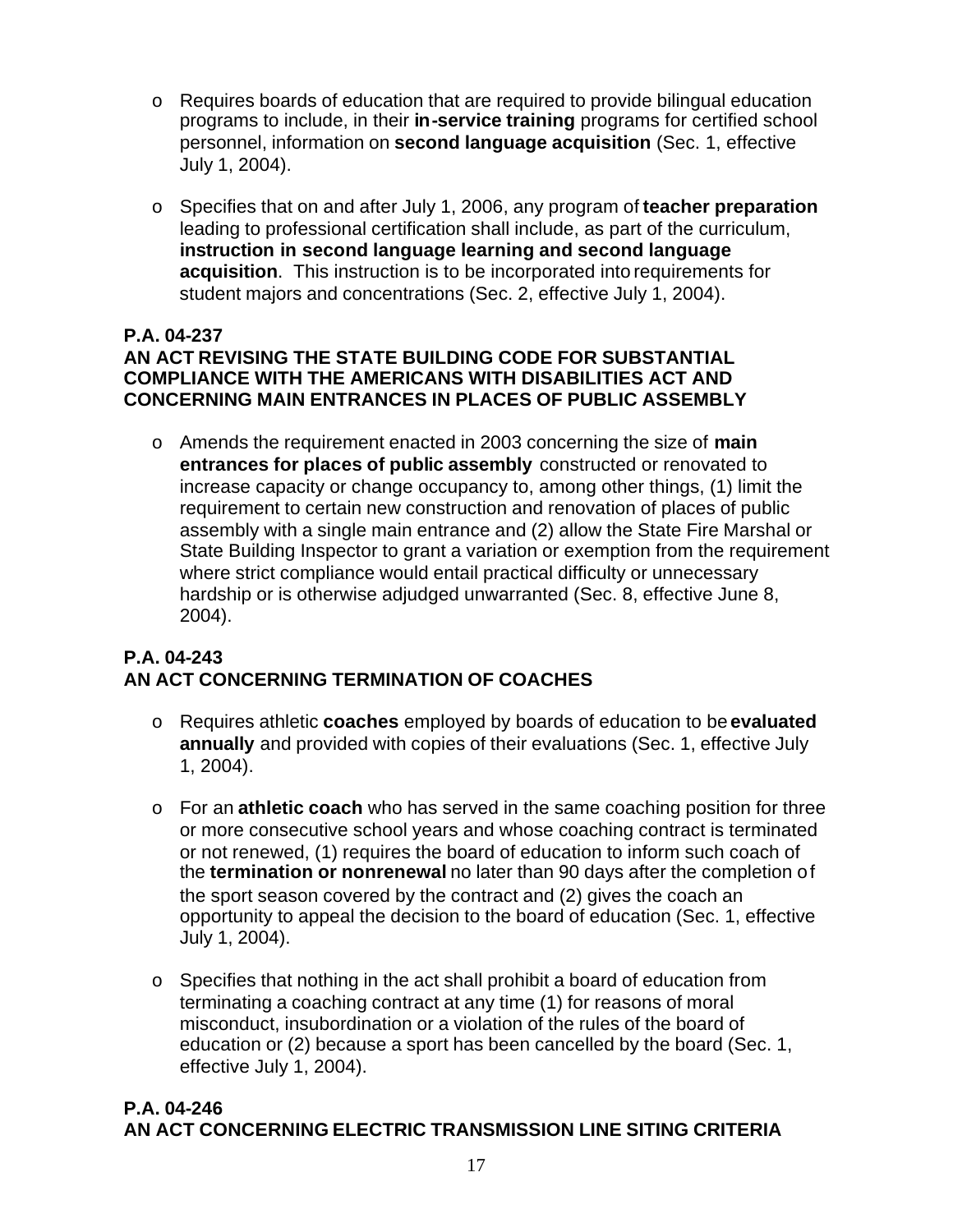o Requires the **Connecticut Siting Council** to consider, when it approves the construction of electric transmission lines and certain other energy and telecommunications facilities, the **location of public and private schools**  (Secs. 1 to 12, inclusive, effective June 3, 2004, and applicable to certain pending applications for a certificate of environmental compatibility and public need).

# **P.A. 04-254 AN ACT CONCERNING EDUCATION IMPLEMENTER PROVISIONS**

- o Requires the Secretary of the Office of Policy and Management and the Commissioner of Education, or their designees, to analyze and report to the General Assembly's Education Committee, on or before January 1, 2005, on the **costs associated with compliance with** mandates imposed by the federal **No Child Left Behind (NCLB) Act** (Sec. 1, effective June 14, 2004).
- o Amends the **education cost sharing** (ECS) formula and increases ECS aid to all towns for 2004-05 by (1) reducing the impact of the cap on annual increases, (2) restoring the density supplement for towns with population densities greater than the state average, (3) providing funds for districts that fell below their 2002-03 grant, and (4) providing for a minimum increase over 2003-04 grants (Sec. 2, effective July 1, 2004).
- o Makes towns that are among the 28 poorest (based on town wealth as defined for purposes of the ECS formula), but do not meet the statutory conditions to be priority school districts, eligible for **competitive school readiness grants**  (Sec. 3, effective July 1, 2004).
- o Amends **school readiness funding provisions** to eliminate the statutory language referring to the specific amount of funds for the school readiness competitive grant program for 2004-05 (the amount is in a line item in P.A. 04- 216, above) and makes technical changes related to the funding of that program (Secs. 3 and 10, effective July 1, 2004).
- o Provides the following approximate amounts of **additional funds for** (1) **priority school districts** and, for 2004-05, specified former priority districts (\$8.7M), (2) priority school district school readiness (\$7M), early reading (\$1M), and summer school programs (\$900K), and (3) priority school district school improvement (\$1.1M), except that Sec. 83 of P.A. 04-2, May, 2004 Special Session, below, reallocates the school improvement funds to the early reading program (Secs. 4, 5, and 9, effective July 1, 2004).
- o For 2004-05, caps the increase of the amount payable to **charter schools** at \$110 for each enrolled student if the charter school appropriation exceeds \$7,250 per student. For subsequent years, the per-student grants continue to be increased proportionately if the amount of the appropriation exceeds \$7,250 per student (Sec. 8, effective July 1, 2004).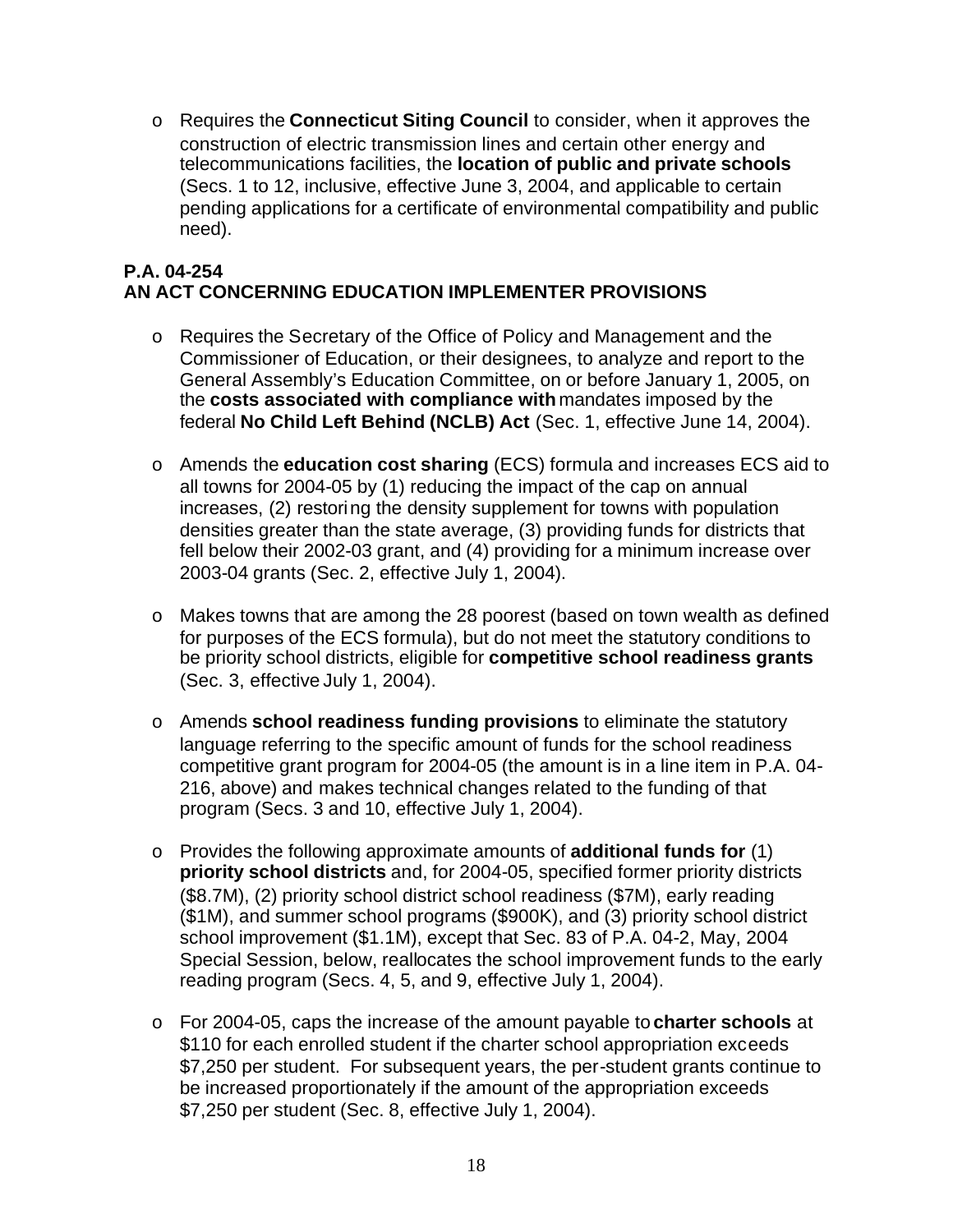o Allows **Amistad Academy**, a New Haven charter school, to enroll up to 300 students rather than 250 students (Sec. 11, effective July 1, 2004).

# **P.A. 04-258 AN ACT CONCERNING STATE EXPENDITURES FOR SOCIAL SERVICES PROGRAMS**

- o Requires the Commissioner of Children and Families to ensure that when a **child** is placed by the Department of Children and Families (DCF) **in a residential facility in another state**, a representative of DCF will make **inperson visits** with the child **no less frequently than every two months** in order to assess the well-being of the child (Sec. 19, effective July 1, 2004).
- o Transfers \$1M of the **funds** appropriated to the Department of Education for **interdistrict magnet schools** to the Department of Mental Retardation to provide residential services to individuals on the waiting list for such services (Sec. 21, effective July 1, 2004).



#### **MAY, 2004 SPECIAL SESSION, P.A. 04-1 AN ACT INCREASING CERTAIN BOND AUTHORIZATIONS FOR CAPITAL IMPROVEMENTS**

- o Increases the amount of bond funds authorized to finance **school construction grants** and for **interest subsidy grants** (Secs. 6 and 7, effective July 1, 2004).
- o Authorizes the **Connecticut Health and Educational Facilities Authority**  (CHEFA) to issue bonds to fund **loans** to:
	- 1. Participating qualified nonprofit organizations (municipalities, local boards of education with the approval of the municipal legislative body, regional school districts and regional educational service centers) for **preschool projects**, including, but not limited to, the acquisition, construction, furnishing or equipping of facilities for nonprofit educational programs for three-year-old and four-year-old children (Sec. 24, effective June 8, 2004); and
	- 2. **Child care and child development centers** for new construction or renovation of existing centers. For purposes of this provision, "child development center" means a building used by a nonprofit school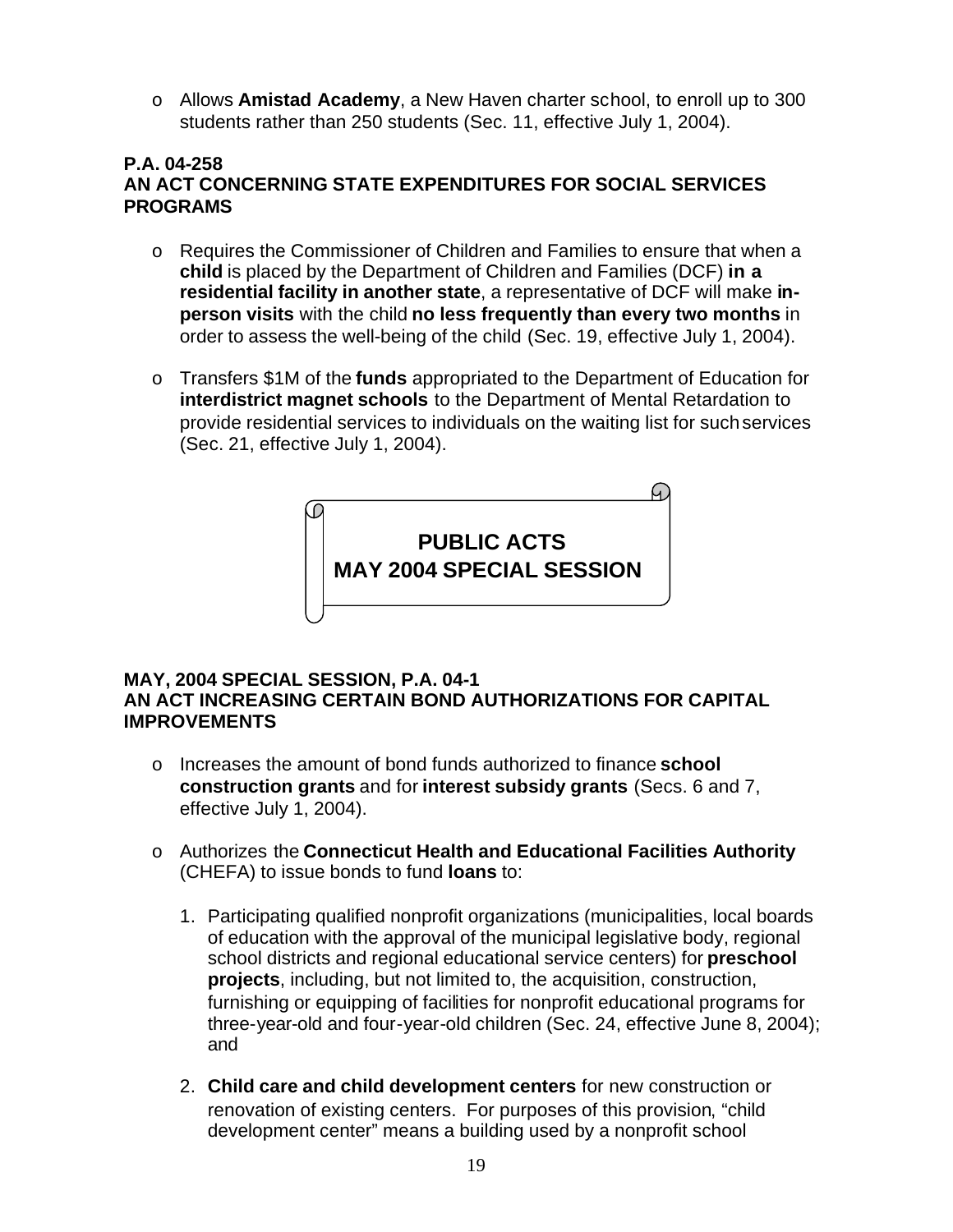readiness program as defined in C.G.S. Section 10-16p, as amended (Sec. 32, effective June 8, 2004).

#### **MAY, 2004 SPECIAL SESSION, P.A. 04-2 AN ACT CONCERNING BUDGET IMPLEMENTATION**

- o Specifies that a **regional educational service center** is to be considered an agency of the state for purposes of a provision stating when the state's Uniform Commercial Code – Secured Transactions does not apply (Sec. 68, effective May 12, 2004, and applicable to any pledge, lien or security interest of the state or any political subdivision of the state in existence on October 1, 2003, and to any such pledge, lien or interest created after October 1, 2003).
- o Transfers the \$1.1M appropriated to the Department of Education for **priority school district** school improvement to the allocation for priority school districts for early reading (Sec. 83, effective July 1, 2004; amends Sec. 9 of P.A. 04-254, above).



#### **MAY, 2004 SPECIAL SESSION, S.A. 04-2 AN ACT AUTHORIZING BONDS OF THE STATE FOR CAPITAL IMPROVEMENTS AND OTHER PURPOSES**

- o Removes a requirement that not more than \$3.2M of \$18.2M authorized for alterations and improvements to the **regional vocational-technical schools**  (RVTSs) had to be used for the renovations and improvements to the A.I. Prince RVTS/Community Technical College building (Sec. 97, effective July 1, 2004).
- o Authorizes funding to the Department of Environmental Protection for **grantsin-aid or loans** to several towns for **school-related projects** (Sec. 101, effective July 1, 2004).
- o Specifies that of the up to \$5M authorized for the Department of Education for **grants-in-aid** to towns, regional school districts and regional educational service centers for the costs of **wiring school buildings**, not less than \$800K shall be made available for a library technology upgrade at Rogers Elementary School as an urban demonstration project (Sec. 122, effective July 1, 2004).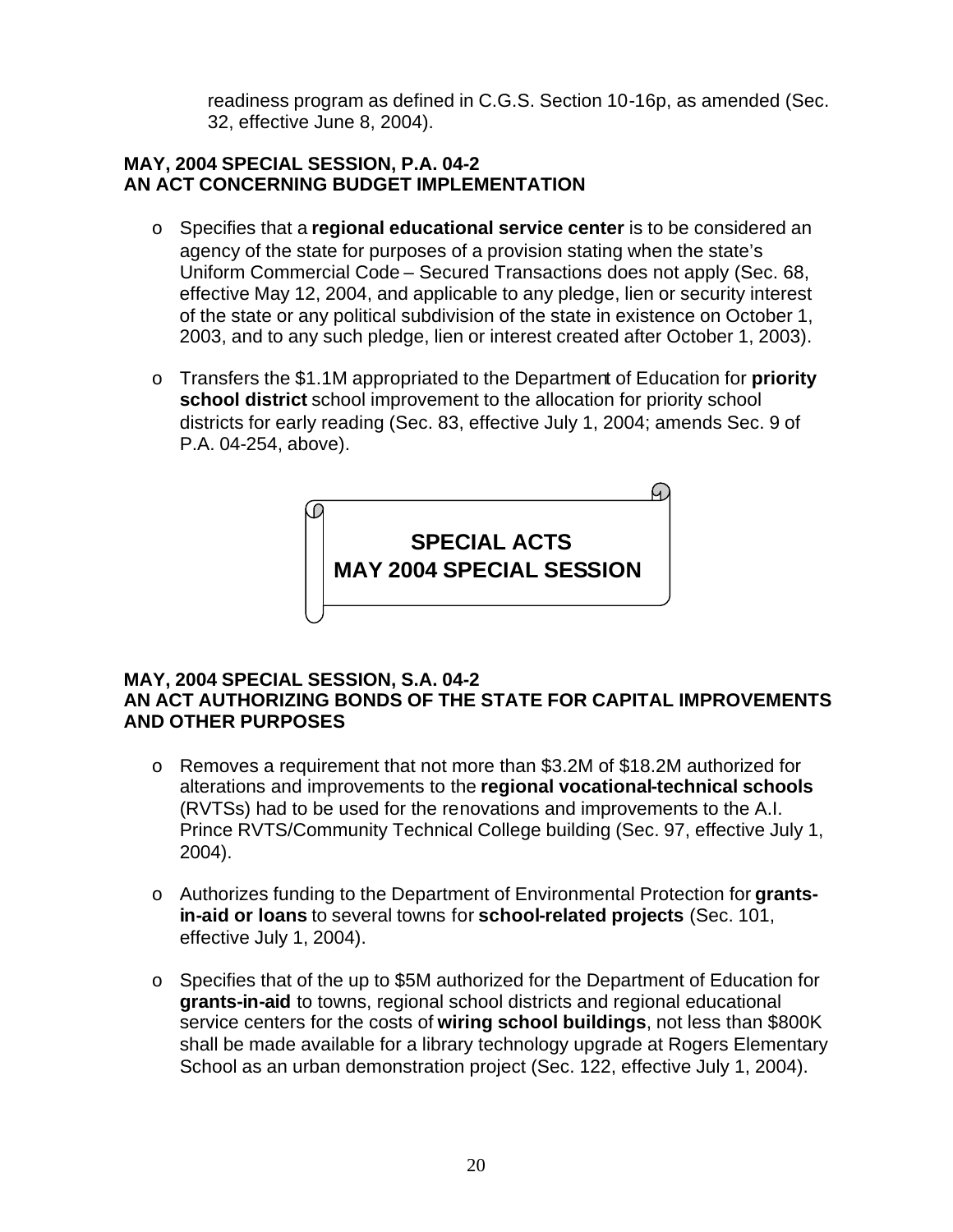### Attachment A

#### **TABLE OF AMENDED AND REPEALED STATUTES AND PUBLIC ACTS FOR 2004**

| <b>Statute</b>      | <b>Public Act</b>          |
|---------------------|----------------------------|
| $1 - 213$           | 04-171, S. 1               |
|                     |                            |
| $4-124z$ (b)        | 04-212, S. 3               |
| 4d-85               | 04-57, S. 3                |
|                     |                            |
| 7-405               | 04-117, S. 2               |
|                     |                            |
| 9-333h              | 04-112, S. 2               |
| 9-369b              | 04-117, S. 1               |
|                     |                            |
| $10-4$ (d) (added)  | 04-215, S. 6               |
| 10-16o              | 04-215, S. 1               |
| 10-16p              | 04-215, S. 2;              |
|                     | 04-254, S. 3               |
| $10-16p(b)$         | 04-15, S. 1                |
| $10-16p$ (d)(2)     | 04-26, S. 1                |
| $10 - 16q$          | 04-215, S. 3               |
| $10-16r$ (b)        | 04-215, S. 5               |
| 10-16u              | 04-215, S. 4               |
| $10-27$             | 04-153, S. 2               |
| $10-27(c)$          | 04-257, S. 9               |
| $10-51$ (a)         | 04-117, S. 3               |
| 10-64 (d) (added)   | 04-197, S. 2               |
| $10-65$ (b)         | 04-197, S. 1               |
| 10-66c (i) (added)  | 04-2, May Sp. Sess., S. 68 |
| 10-66 $j(f)$        | 04-26, S. 2                |
| $10 - 66$ ee $(c)$  | 04-254, S. 8               |
| $10-71$ (a)(1)      | 04-257, S. 10              |
| 10-145a (f) (added) | 04-75, S. 1;               |
|                     | 04-227, S. 2               |
| 10-145b (k)         | 04-138, S. 1               |
| $10-151b(a)$        | 04-137, S. 1               |
| $10-155d$ (b)       | 04-26, S. 3                |
| $10-206$ (d)        | 04-221, S. 36              |
| 10-212              | 04-181, S. 2               |
| $10-212a(a)$        | 04-181, S. 1               |
| 10-217a $(b)(1)$    | 04-257, S. 11              |
| $10-220$ (d)        | 04-26, S. 4                |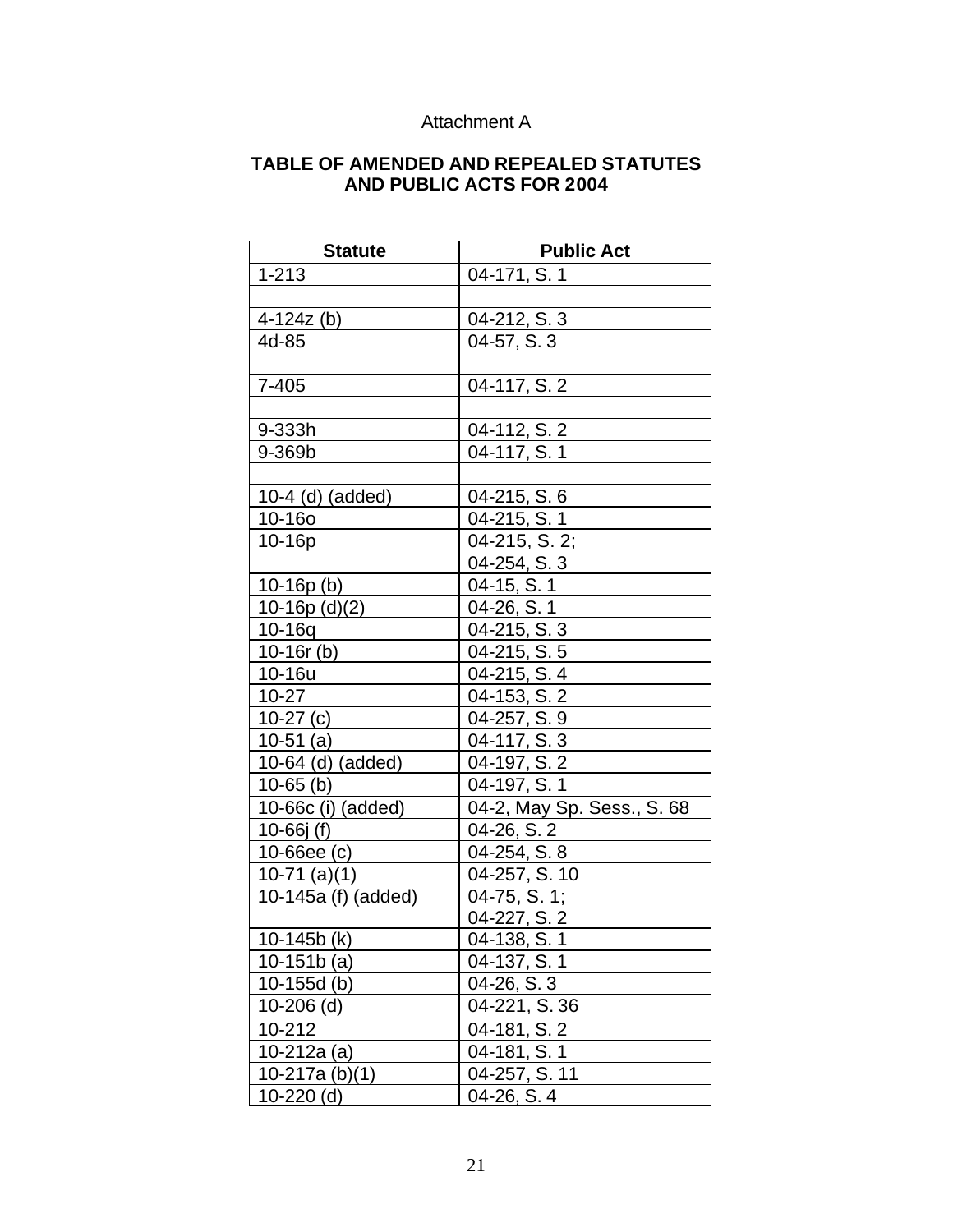### Attachment A

 $- 2 -$ 

#### **TABLE OF AMENDED AND REPEALED STATUTES AND PUBLIC ACTS FOR 2004**

| <b>Statute</b>              | <b>Public Act</b>          |
|-----------------------------|----------------------------|
| 10-220a (a)                 | 04-227, S. 1               |
| $10-221d(b)$                | 04-181, S. 3               |
| 10-262h $(a)(6)$            | 04-254, S. 2               |
| 10-262n (a)                 | 04-57, S. 1                |
| 10-264i (a)                 | 04-213, S. 21              |
| 10-264 $l$ (a)              | 04-213, S. 22              |
| $10 - 264$ (b)              | 04-257, S. 12              |
| 10-266p                     | 04-254, S. 4               |
| 10-266t (h)                 | 04-26, S. 5                |
| 10-266aa (e)                | 04-26, S. 6                |
| $10-281$ (b)                | 04-26, S. 7                |
| $10-283$ (a)(1)             | 04-57, S. 2;               |
|                             | 04-213, S. 23              |
| 10-287d                     | 04-1, May Sp. Sess., S. 6  |
| $10-291$ (b)                | 04-168, S. 1               |
| 10-291 (b) $(4)$            | 04-26, S. 8                |
| 10-292k                     | 04-1, May Sp. Sess., S. 7  |
| 10-292o (d)                 | 04-26, S. 9                |
| 10a-194c                    | 04-1, May Sp. Sess., S. 32 |
| 10a-201                     | 04-225, S. 1               |
|                             |                            |
| 12-217dd                    | 04-200, S.2                |
|                             |                            |
| Title 14 (various sections) | 04-217                     |
|                             |                            |
| 16-43 $(d)$ & $(e)$         | 04-200, S. 1               |
| 16-43b                      | 04-200, S. 3               |
| 16-50 $d(f)$                | 04-200, S. 5               |
| 16-50 $l$ (a)               | 04-246, S. 1, 2            |
| 16-50o                      | 04-246, S. 8, 9            |
| 16-50p (a)                  | 04-246, S. 3, 4            |
| $16-50p(c)$                 | 04-246, S. 5, 6            |
| 16-50p (h) (added)          | 04-246, S. 7               |
| 16-50t                      | 04-246, S. 10              |
|                             |                            |
| 17a-151aa                   | 04-258, S. 19              |
| 17a-248d (e)                | 04-54, S. 7                |